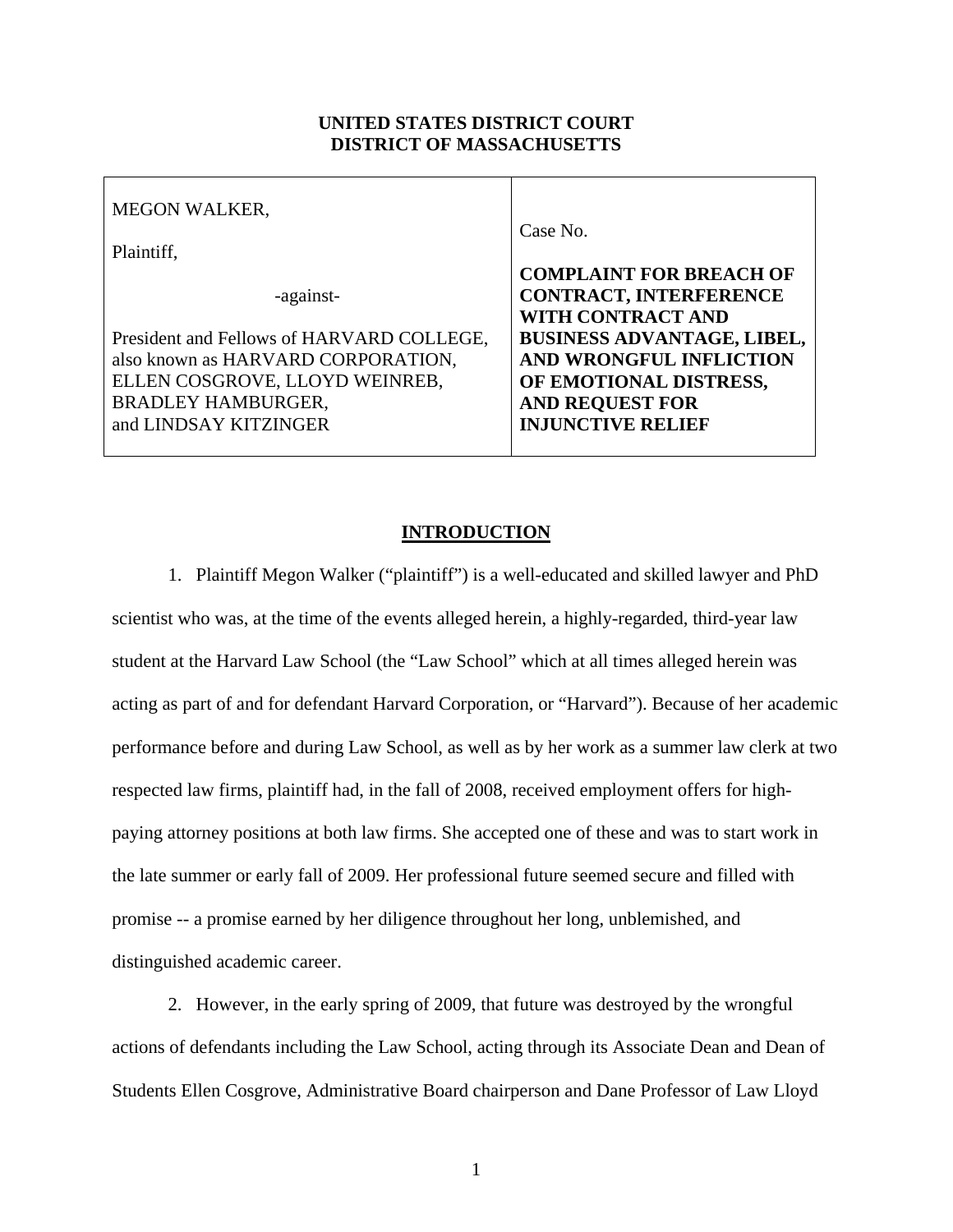Weinreb, third-year law students Bradley Hamburger and Lindsay Kitzinger, and others not named herein. In violation of plaintiff's rights, these defendants acted together to falsely charge plaintiff with plagiarizing portions of a draft law article she had been writing for publication in the Law School's *Journal of Law and Technology* ("JOLT"), one of the law journals operated at the Law School to publish scholarly work by students and other contributors. Plaintiff had worked on the draft. When it was nearing completion, the draft was badly damaged because the laptop computer on which she had saved the draft suffered a virus. Harvard disconnected her computer from the Harvard Network in order to quarantine the virus from spreading throughout the Law School computer system. The draft was severely damaged. It could thereafter be salvaged only in a fragmented and incomplete state, missing many of the portions that plaintiff had written.

3. Because her article was supposed to have been turned in to the JOLT Editors just after her draft was damaged, plaintiff gave a copy of what she could salvage of the draft to JOLT, but informed JOLT Editors-in-Chief defendants Hamburger and Kitzinger and various members of the JOLT editorial board that the draft was not finished, that it needed extensive work because her computer had malfunctioned causing her to lose portions of the draft, and that it was therefore not ready for final submission. Ignoring plaintiff's explanation that the draft was not finished, defendants Kitzinger and Hamburger refused plaintiff's repeated requests to do further work on the draft, most specifically to allow her to substantively revise, shorten and proofread the draft, to rewrite sections of the draft, and to make the proper source credits in the draft article. Instead, they treated the draft as finished and finally submitted even though it was clearly fragmented and incomplete. Defendants Hamburger and Kitzinger claimed to the Law School's Administrative Board (which handled disciplinary matters) that plaintiff had plagiarized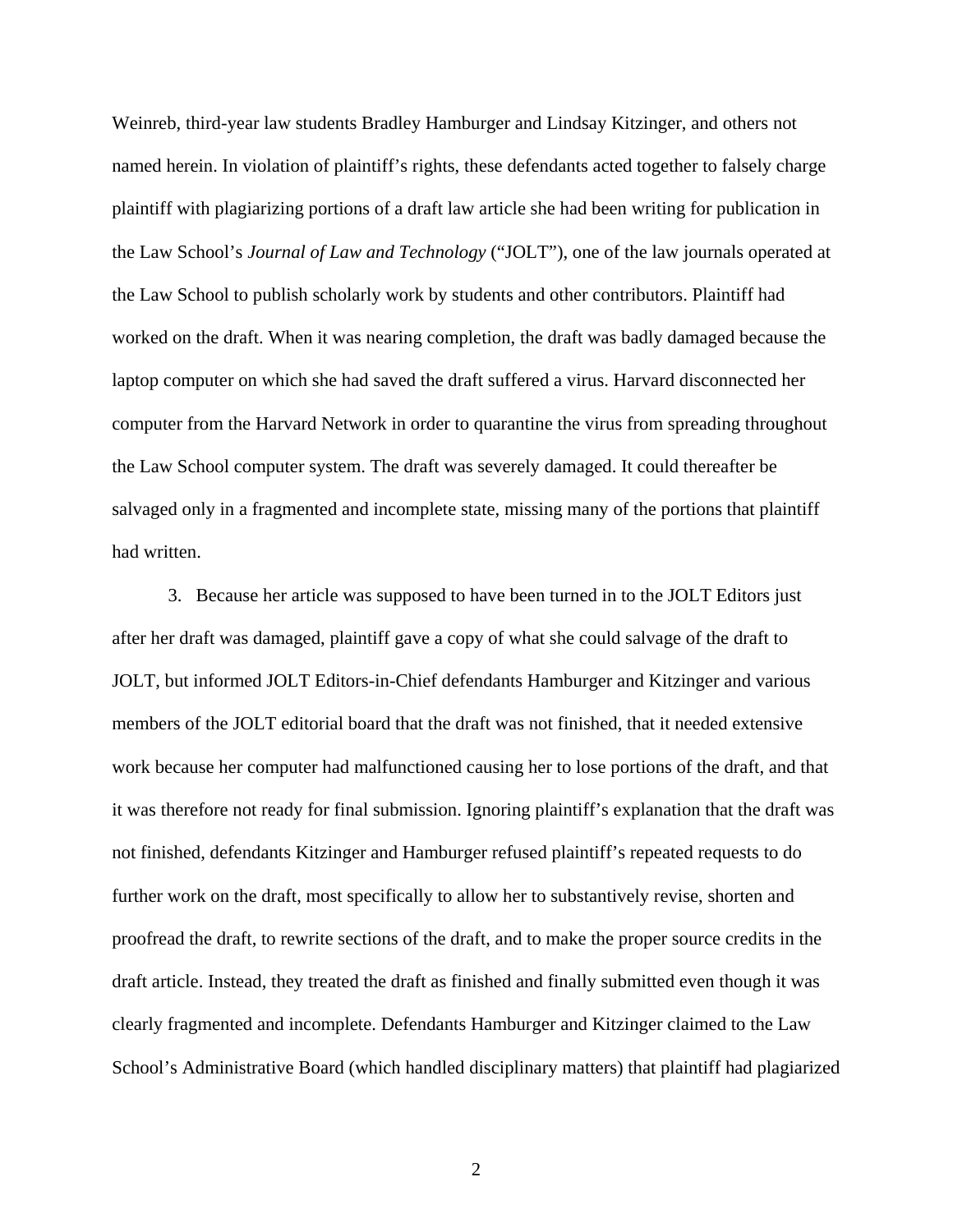by not giving proper credit to various sources for the text used in her draft. They noted some incomplete source attributions, but failed to disclose that plaintiff had stated her intentions to add those sources and had given the full-text sources to JOLT just after she turned in her incomplete draft. Hamburger and Kitzinger thus treated as final and plagiarized an incomplete draft that had some missing sources because of a computer virus.

4. This was a false claim of plagiarism which should never have been made because plaintiff's draft article was not finished and plaintiff had said so multiple times to various JOLT editorial board members, doing so in person, via email, and by phone. Thus she had not committed plagiarism as defined by the Law School because plaintiff had not submitted her article for publication, nor had she attempted to deceive or actually deceived anyone into thinking that the draft article was a completed work that had all the source credits in place as would be the case in a final, submitted draft. As a result of this referral to the Administrative Board, plaintiff was charged with academic dishonesty, and a hearing was held on the plagiarism charge by the Law School's Administrative Board.

5. In prosecuting this charge defendant Harvard was contractually obligated to follow the rules as set forth in the Law School's *Handbook of Academic Policies* and its *Rules Relating to Law School Studies* (the "Student Handbook"). Those rules constitute a contract between Harvard and its students. The defendants did not follow those rules thus causing defendant Harvard to breach its contractual obligations to plaintiff in numerous respects. First, the plagiarism charge against plaintiff was for an act that was not plagiarism as defined by the Student Handbook. Second, the proceeding against plaintiff ignored many of the Student Handbook's stated procedures for how hearings on such charges would be conducted. The procedures ignored were central to a fair hearing. As a result, the hearing resulted in an unfair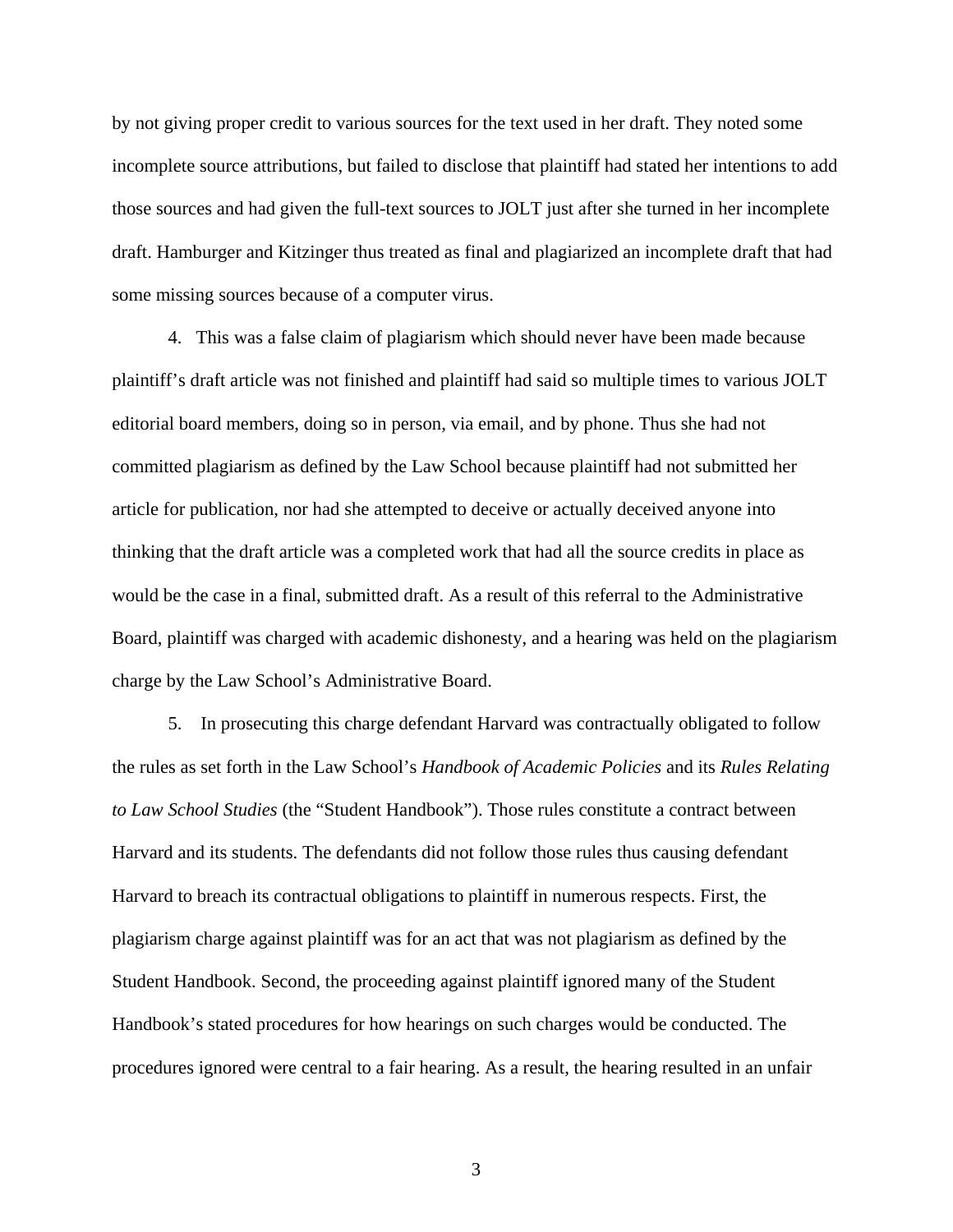finding of plagiarism. The finding would have been avoided had the Law School followed its stated rules as it was contractually obligated to do. It would also have been avoided had the Law School used its own definition of plagiarism which applied only to finally submitted papers which plaintiff's clearly was not.

6. The result has been ruinous for plaintiff. The Law School placed a formal reprimand on plaintiff's official Law School transcript and placed, in her official Law School record, a letter stating that she had "plagiarized" her work from other sources. As a result, her high-paying and professionally prestigious employment offer was revoked. Since that occurred, and despite best efforts and her otherwise excellent academic and professional record, plaintiff has been unable to find and maintain employment over the last three years.

7. Defendants' conduct amounts to a breach of her contract rights secured under the Law School's Student Handbook, defamation, libel, interference with contract and business advantage, and the wrongful infliction of emotional distress, all of which have caused plaintiff injury and substantial damages in the amounts to be proved at trial. Harvard should also be ordered to remove all references to this plagiarism finding from plaintiff's Law School record.

#### **JURISDICTION AND VENUE**

8. Subject matter jurisdiction over this action is conferred upon this Court by 28 U.S.C. §1332(a)(2) (diversity of citizenship) because, as is more specifically shown in paragraphs 9 through 15 below, the plaintiff is a citizen of a different state than are each of the defendants, and the amount in controversy exceeds \$75,000.00 exclusive of interests and costs.

9. Venue is proper in this District under 28 U.S.C. §1391(b) because a substantial part of the events or omissions giving rise to plaintiff's claims occurred within this District.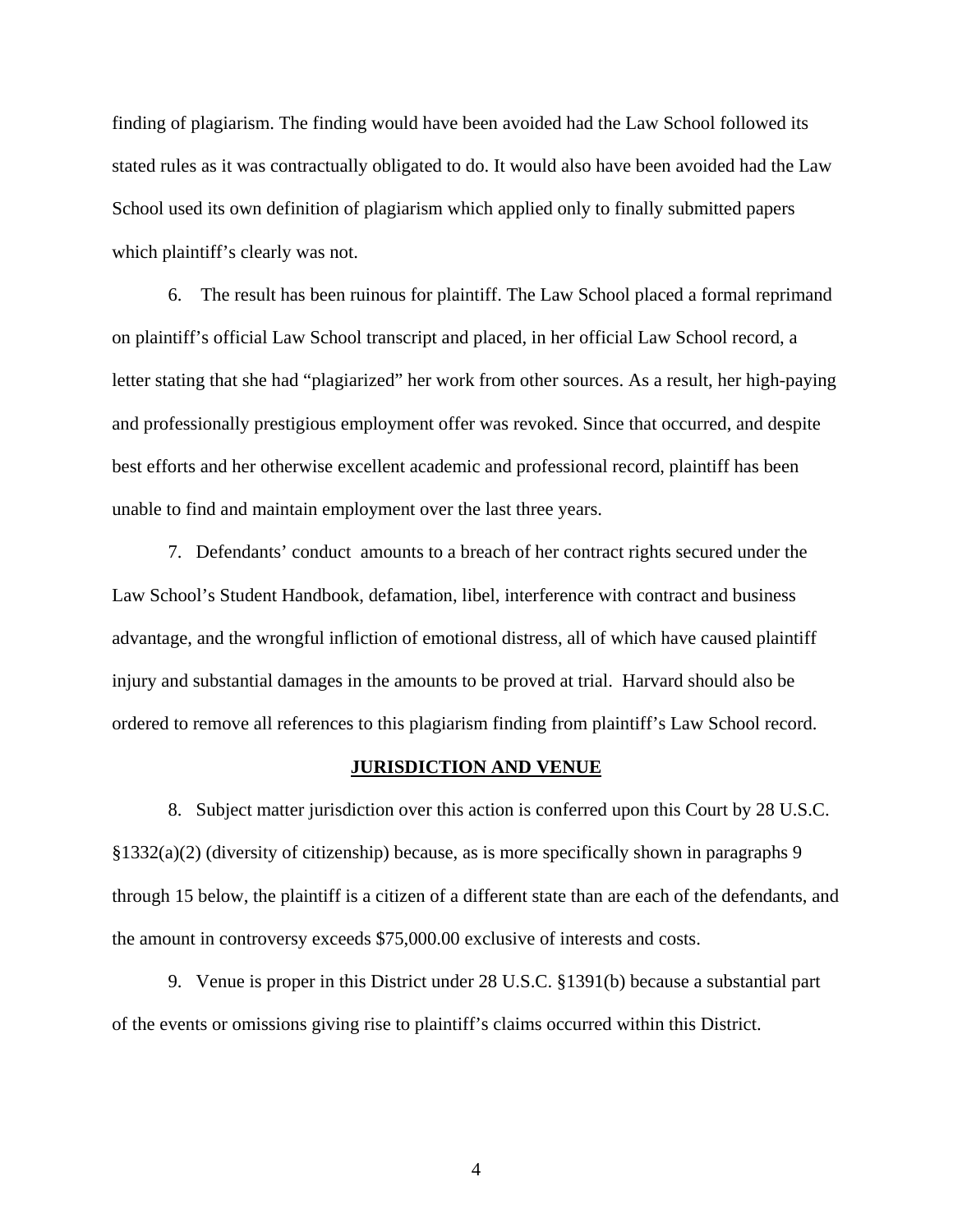#### **PARTIES**

10. Plaintiff Megon Walker is a natural person who is domiciled in the state of Ohio.

11. Defendant President and Fellows of Harvard College ("Harvard") is and represents a corporation organized under the laws of the Commonwealth of Massachusetts with its principal place of business in Cambridge, Massachusetts. Harvard operates the Law School and is responsible for its conduct as described herein.

12. Defendant Ellen Cosgrove is a natural person who is a citizen of the Commonwealth of Massachusetts, and at all times referred to herein she was acting within the course and scope of her employment responsibilities at defendant Harvard and the Law School.

13. Defendant Lloyd Weinreb is a natural person who is a citizen of the Commonwealth of Massachusetts, and at all times referred to herein he was acting within the course and scope of his employment responsibilities at defendant Harvard and the Law School.

14. Defendant Bradley Hamburger is a natural person who is a citizen of the state of California.

15. Lindsay Kitzinger is a natural person who is a citizen of the state of Virginia or Maryland, or the District of Columbia.

# **FACTS APPLICABLE TO ALL COUNTS**

16. Throughout her entire academic life, plaintiff Megon Walker has been an accomplished student by any measure. Until age 13, she was educated at home by her parents, an education resulting in obvious success because, at the age of 15, she was accepted to and entered Simon's Rock College. She graduated from Rochester Institute of Technology ("RIT") in 2000 with Highest Honors and other academic distinctions, thus earning her Bachelor of Science degree in biotechnology when she was 19 years old. This is the age at which most college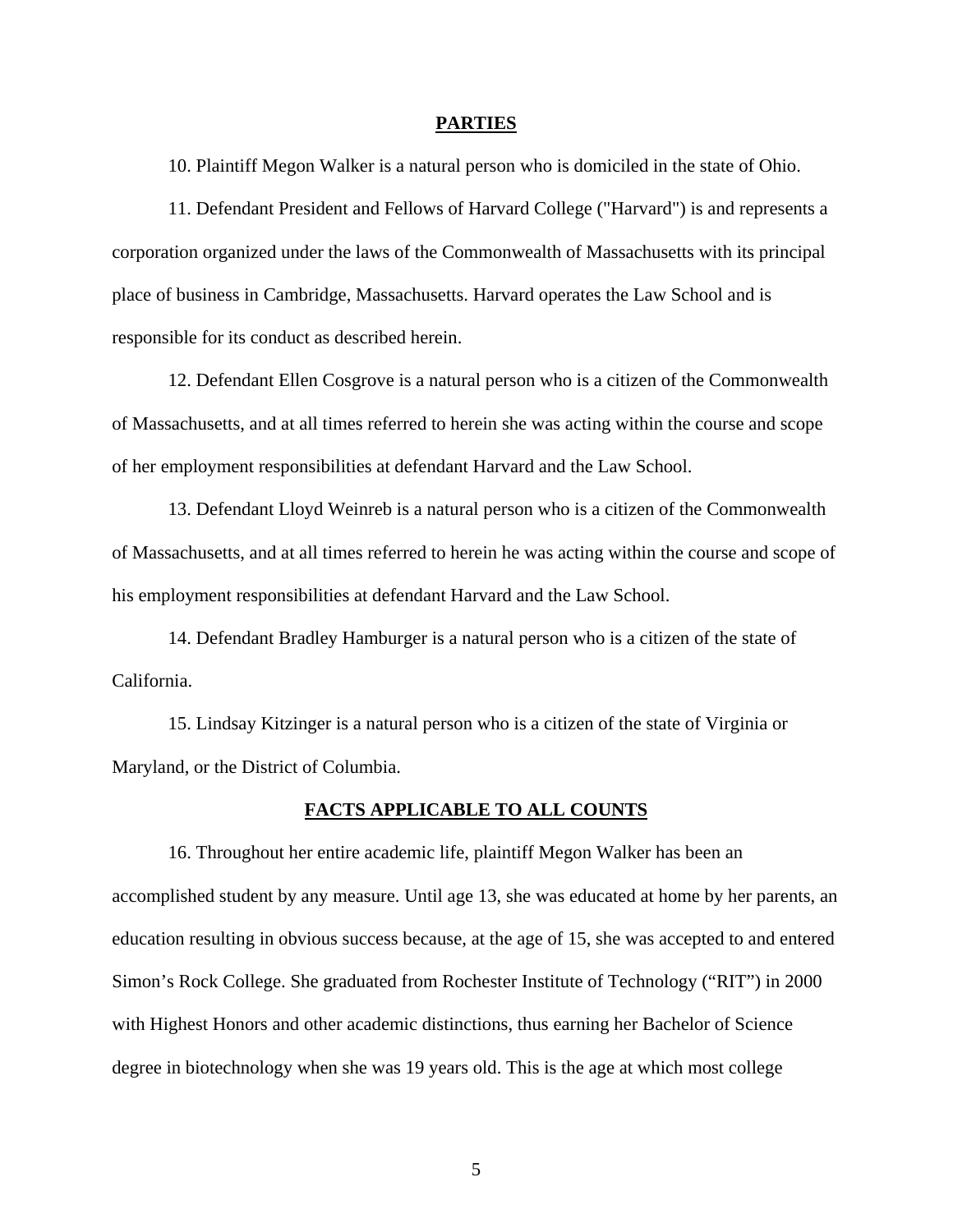students are just finishing their first year in college. By the time of her graduation from RIT, plaintiff had gained admission to Boston University's graduate school where, after years of rigorous study, she earned her Doctorate in January 2007, a PhD in bioinformatics, having been awarded the GEM Science and Engineering Fellowship.

17. In 2006, plaintiff was accepted to and attended to Harvard Law School, commencing in the fall of 2006 and graduating in the spring of 2009. Plaintiff applied to 16 of America's top law schools and was admitted to 15 of them, including the law schools at Harvard, Yale, and Stanford. Plaintiff was also offered a full scholarship to Columbia Law School. Harvard Law School is consistently ranked and viewed by the public and the legal community as one of the finest law schools in the United States. An acceptance to Harvard Law School is coveted by aspiring lawyers and holds the promise of an excellent legal education by a renowned and accomplished faculty. It also promises the opportunity to successfully compete for the most highly sought-after employment offerings in the legal profession.

18. At the Law School, she pursued her goal of becoming skilled in both technology law and corporate law. From two highly-respected law firms, plaintiff received fellowships, coveted summer associate positions, and entry-level associate attorney employment offers. She impressed the lawyers at the firms for which she worked as a summer law clerk.

19. As a result, in the fall of 2008, while plaintiff was in her third year at the Law School, she received full time offers of employment from both law firms for which she had worked as a summer associate. Both offers entailed a starting salary of \$160,000.00, promise of future performance-based raises and bonuses, an excellent health insurance plan, and an opportunity to work in her chosen law practice area with skilled and experienced lawyers to guide and train her. Plaintiff accepted one of those offers.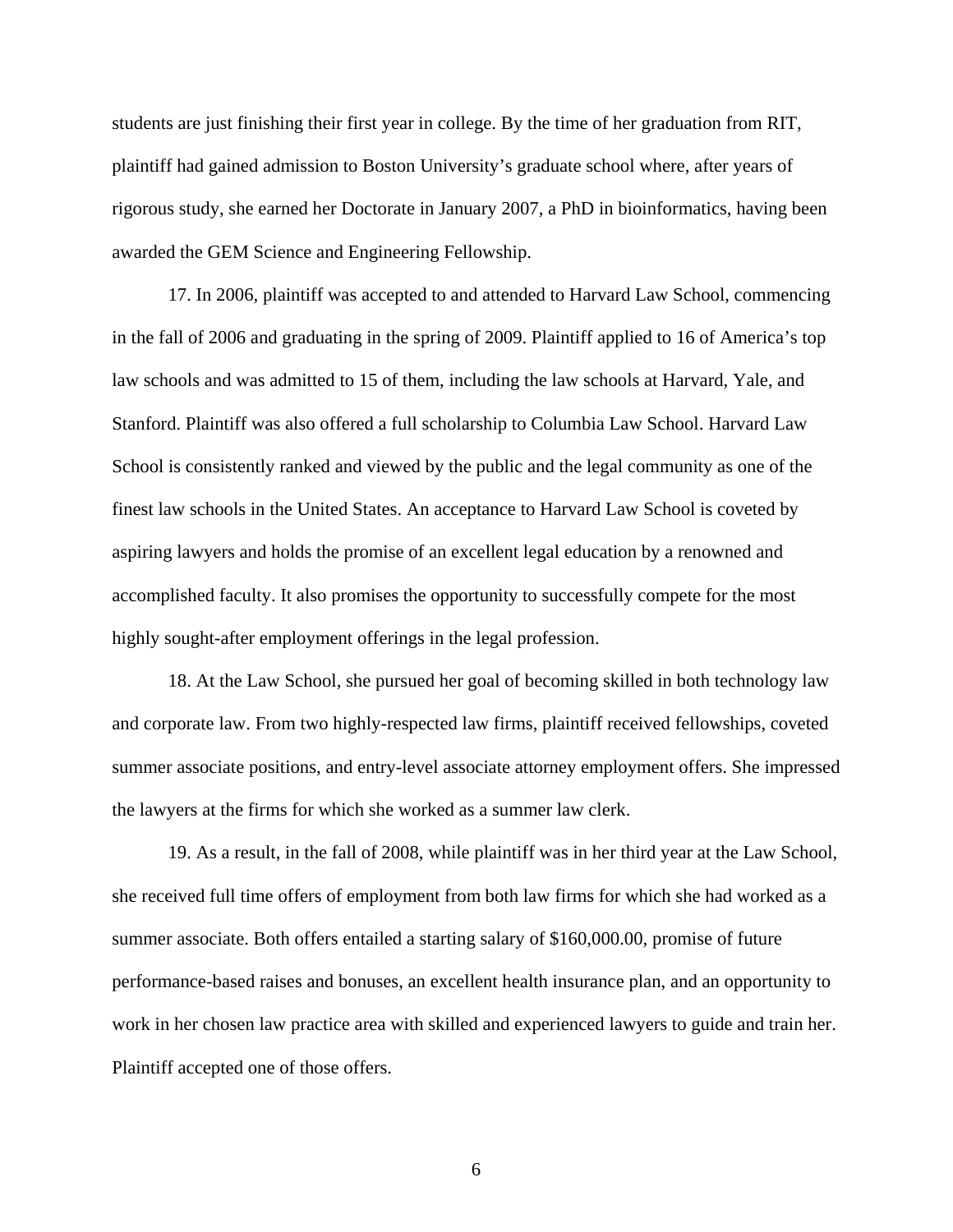20. After her professional future was thus well settled with high promise in the fall of 2008, in December of 2008, plaintiff volunteered to write a law article for JOLT, a law journal operated by students at the Law School to publish legal writings (frequently called "law journal articles," "notes," or "case comments") on topical issues relating to science and technology law. Science and technology are constantly evolving, and thus the law governing them must likewise evolve. Our nation's laws evolve sometimes by new statutes enacted by Congress or state legislatures, and sometimes by court decisions interpreting those laws. Journals such as JOLT serve the legal community by analyzing these new legal developments as they may affect the public, science, education and business. This analysis is done by articles written by students or lawyers which are submitted to JOLT for consideration and published if, once finalized in a manner to meet JOLT's standard, they are accepted by JOLT's editorial board.

21. The law article plaintiff chose to write concerned a recent legal decision entitled *In Re Bilski*, 545 F.3d 943, 88 U.S.P.Q.2d 1385 (Fed. Cir. 2008), a highly technical court decision decided by the well-regarded United States Court of Appeals for the Federal Circuit. The *Bilski* decision articulated new law relating to a certain type of patent known as the "process patent." The subject was of interest to the legal community and to plaintiff. Thus she decided to write an article about its potential significance to the relevant practice.

22. Plaintiff was not under any obligation to write this article. Her position at the Law School was secure whether or not she wrote it. During the spring term of her third and last year at the Law School, plaintiff undertook more than the minimum remaining course credits that were required for her to graduate. Likewise, her high-paying and prestigious employment offer was secure. The law article she planned to write was not a requirement for that position nor for graduation that was scheduled just months away.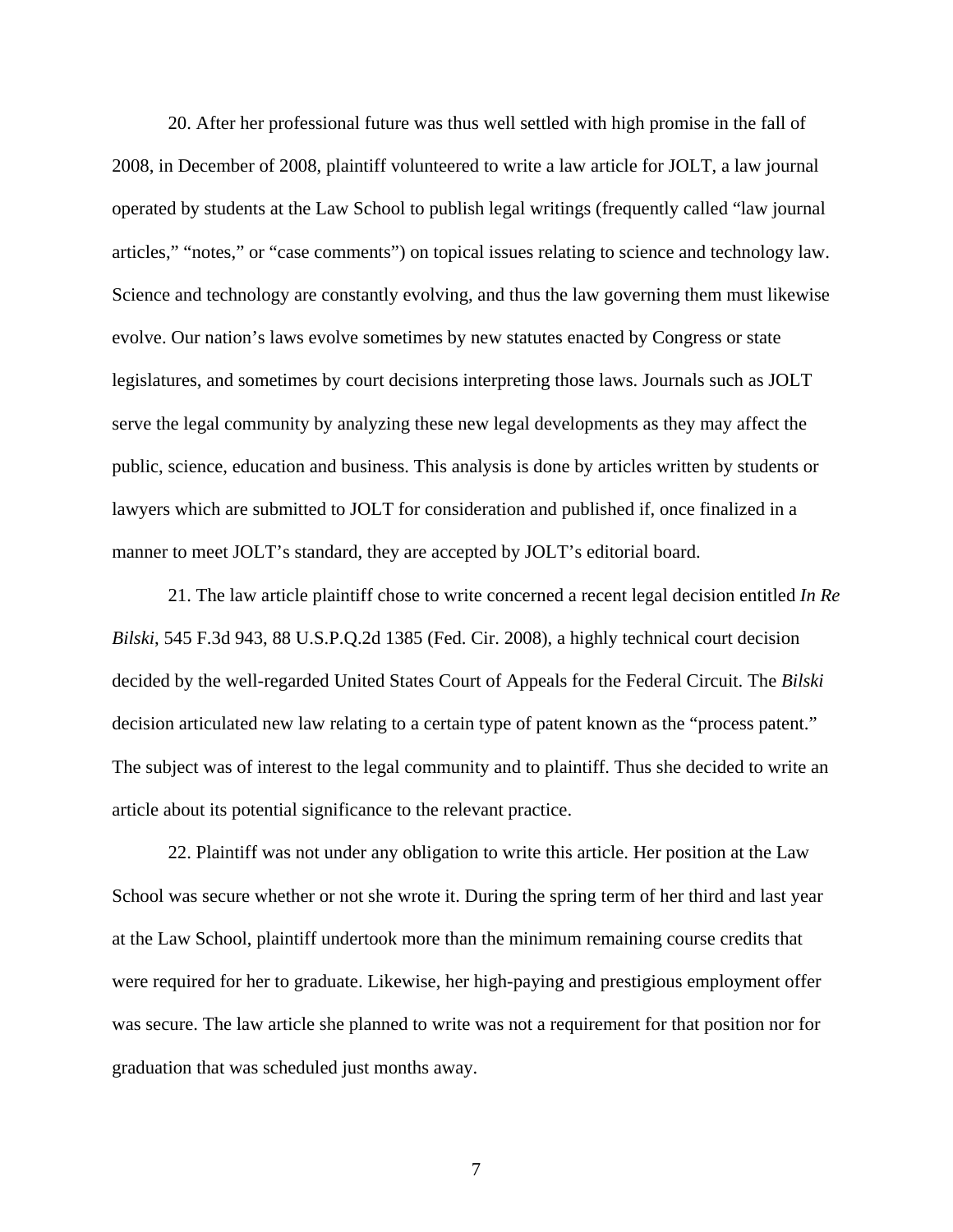23. Nonetheless, plaintiff decided to write the article on the *Bilski* case because of her ardent interest in technology law. Always a hard-working student, plaintiff genuinely hoped that she could make a contribution to the field by her thoughts on this new case. To do so, the article needed to have original thinking and be well documented by the legal authorities in the field. Otherwise there was no reason to spend the time researching and writing this article. Well knowing this, she undertook the extra work involved.

24. There is no guarantee that any law article written by a student will be accepted when reviewed by the editors who run JOLT. The process involved is that the student researches the cases, statutes, and other legal writings she deems necessary to fully comprehend the significance of the legal issue involved, here the *Bilski* case. She then prepares an article on the subject for review by the editorial board of JOLT. Such articles, when completed and published in journals such as JOLT, are useful to the legal profession in large measure because as they are written, each assertion or point they make throughout the article normally makes reference to legal authority or precedent that either supports or contradicts the particular assertion or point the author is making. Sometimes these authorities or precedents used by the author are included in quotes made in the text of the article, with the source of the quote stated in a footnote. More frequently, however, a point being made by the author in the text of the article is followed by a footnote and that footnote makes reference to the legal authority supporting or contradicting the point being made in the text, with such authority being either a decision by a court, a state or federal rule or statute, or an earlier writing published by another author. In the completed and finally submitted article, this referencing to other authorities is required so that the author of the article is not plagiarizing an idea or point already stated by some other legal authority.

25. Such referencing is also important because these sources, stated in the footnotes, are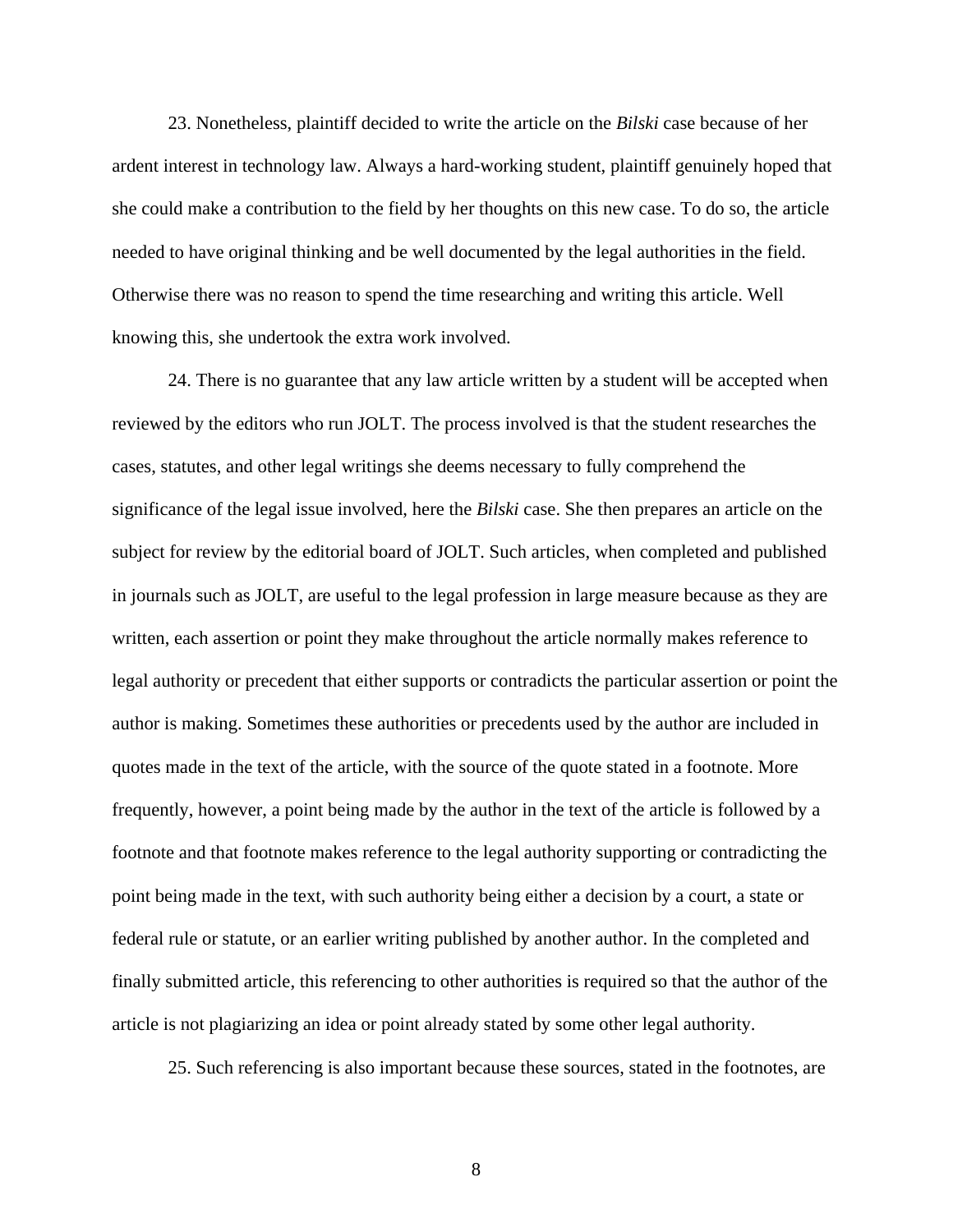highly valuable to those lawyers, students, or judges reading the article once it is published. By detailed text and footnote references to the important prior legal writings – cases, statutes, or legal commentary by other scholars – the article gives the reader valuable references on the subject involved, thus showing the reader many of the key prior sources in the area of law involved so that the sources can be used by the reader for whatever legal purpose the reader needs. Students reading such law articles use these references in their studies or in law articles they are writing about related subjects. Practicing lawyers use them to better understand the law on which they are advising clients or in legal arguments they are making in their written arguments (called briefs) filed with courts. Courts use them in considering the law involved in cases they are assigned to judge and often use these articles in considering legal arguments or even sometimes in writing legal decisions in cases where they are called upon to decide an issue presented by the parties.

26. Because of the importance of these text and footnoted references contained in any law article written for JOLT or any similar scholarly journal, the better and more plentiful the references the author makes to applicable cases, statutes, and other legal writings, the more useful the resulting law article will be and thus the more widely read and potentially quotable it will become. These references are such a key part to any law article that these articles will frequently have many hundreds of footnotes, each containing one reference and sometimes containing multiple references. They are thus truly the lifeblood and the central value of the law article. As she wrote the law article on the *Bilski* case, plaintiff, fully understanding this, desired her article to have as many useful sources as possible. Not doing so would dilute the worth of the law article she was writing. There was thus absolutely no motivation for plaintiff to hide any legal source she was using in her law article. Therefore, in writing her law article for JOLT on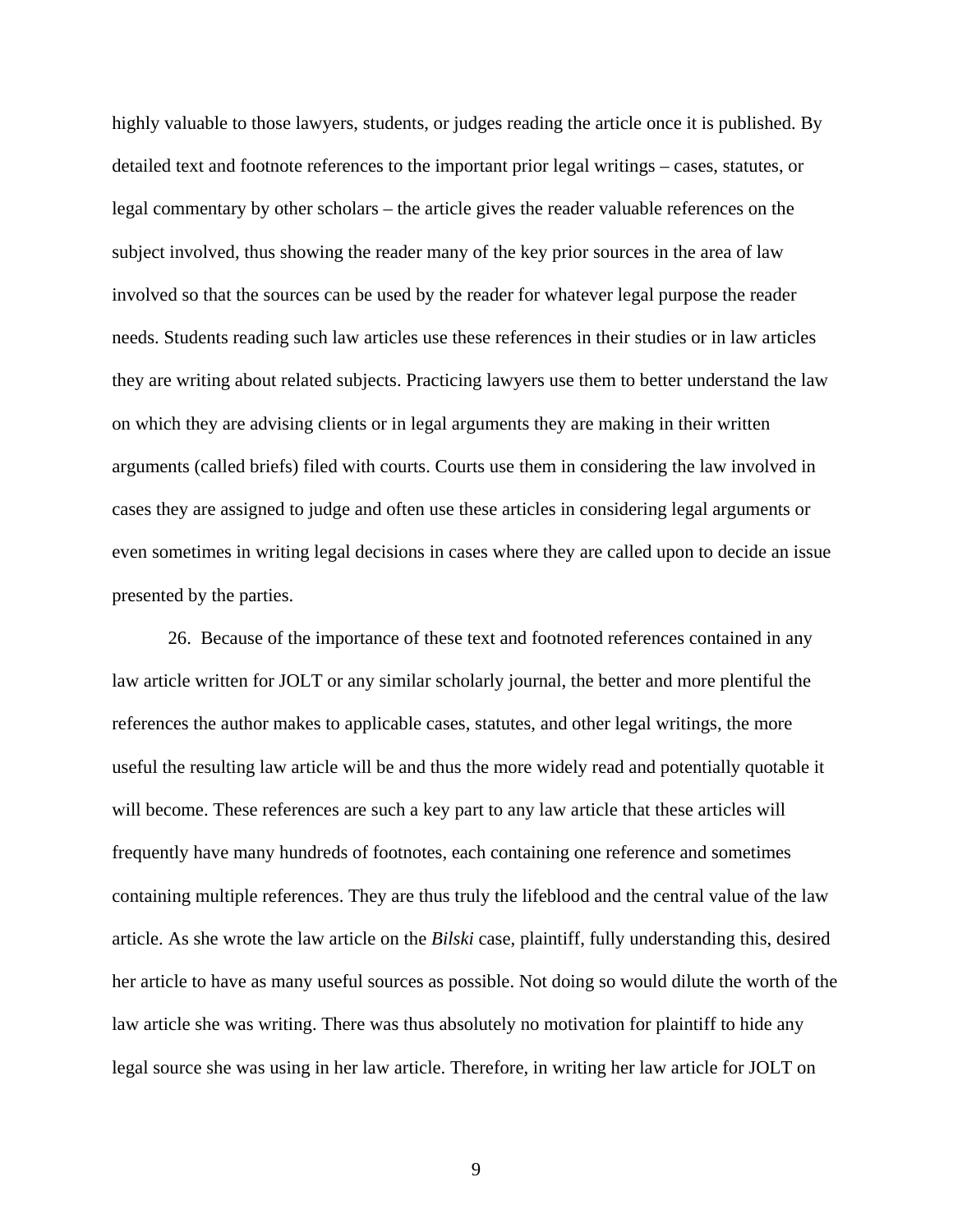the *Bilski* decision, plaintiff was highly motivated, as are all law school journal writers, to fully document by plentiful references all of the points she was discussing throughout her law article that had been previously discussed in statutes, by legal scholars, or by judges in case decisions. The more such sources she referenced, the richer, more valuable, and more widely-read her article would become.

27. JOLT is run by an editorial board composed of law students, as is the case with most other law school law journals. That board is primarily responsible for assuring that the articles it publishes have as many of the sources described above and that they are fully documented. The Board is supervised by Editors-in-Chief. During the 2008 – 2009 academic year at the Law School, defendants Hamburger and Kitzinger were the JOLT Editors-in-Chief. Thus they were the two students who ultimately controlled the operation of JOLT, deciding which law articles should be written, which law articles should be accepted for publication, and what work needed to be done -- what edits, corrections, additions, and deletions – should be made to each of the articles once a law article was handed in for JOLT's consideration by a student or legal professional. When any law article was initially submitted to JOLT for possible inclusion in JOLT's publication, it was reviewed by the editorial staff, which made substantial changes as it saw fit: adding and deleting materials, checking and adding to the sources used in the law article, and having the final approval over what articles are accepted and how they were worded ultimately.

28. The JOLT editorial process normally takes several weeks from the time an article is submitted for consideration. A JOLT Line Editor and a JOLT Article Editor are assigned to each draft article that has been submitted. All drafts are subjected to both "subciting" and "tech editing." During subciting, which occurs first, the JOLT Line Editor collects copies of all sources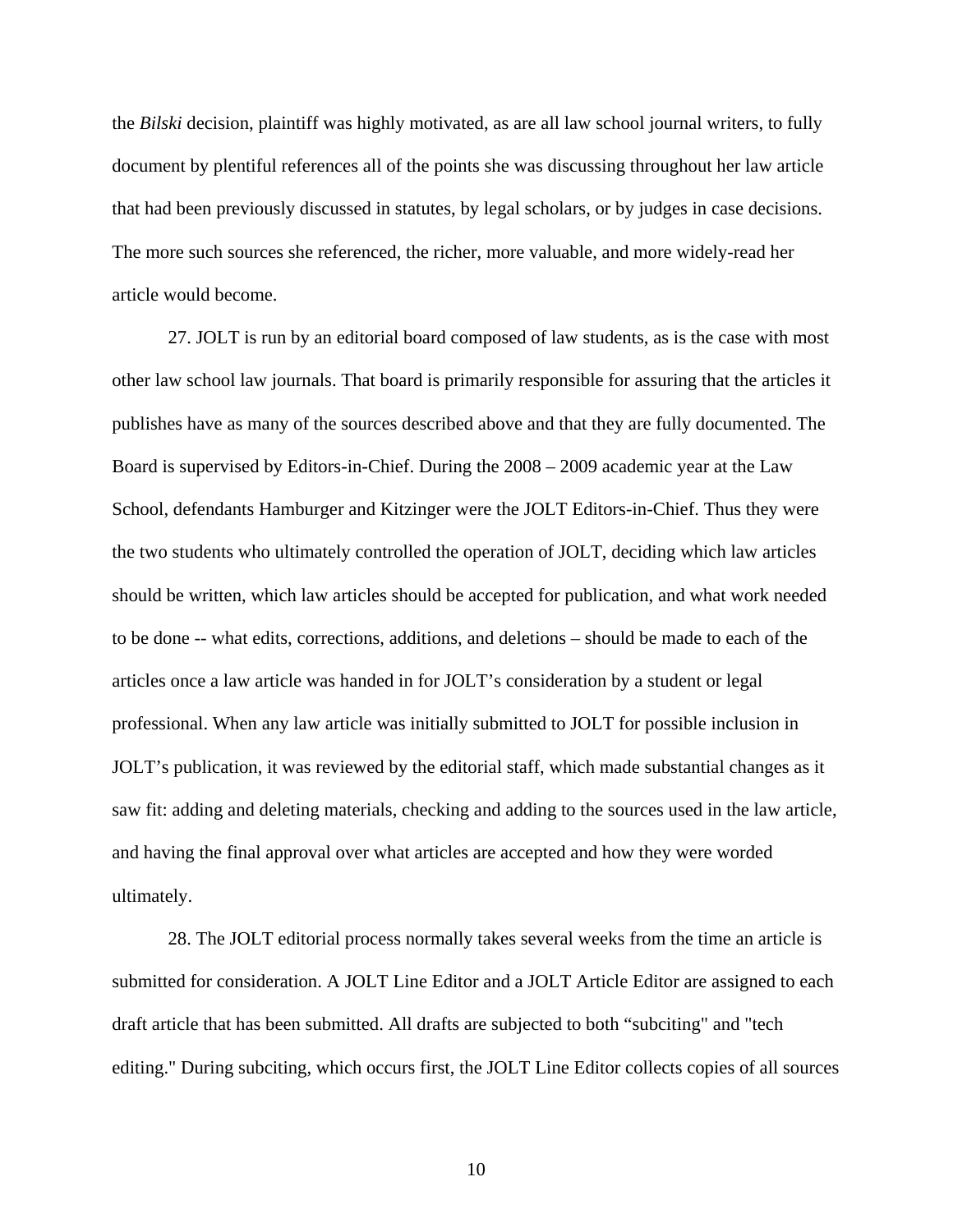cited in the article. The process is called a "source pull." Thereafter, designated JOLT members ("subciters") check each footnote and fill out a report form about the footnotes, reporting on whether the author had used the correct format (the so-called Bluebook format) and how well each source supports the article. The JOLT Line Editor corrects the article based on these report forms. During tech editing, that follows the subciting just described, a JOLT Line Editor, an Article Editor and at least one other JOLT editorial board member consider each sentence and footnote in the article. They compare each source to the article text relating to that source, correct mistakes, and note any problems with sentence structure or source attribution about which to alert the author. The author then makes any needed changes during author edits, but no further subciting or tech editing follow author edits. The draft is published after author edits.

29. After JOLT and plaintiff agreed to a student-authored article about the *Bilski* case in December 2008, JOLT indicated that it wanted a first draft from plaintiff on February 1, 2009. Plaintiff had already commenced her work on the draft, writing portions of it, and adding as she learned and read more legal authorities relevant to the article. Plaintiff worked many, many hours on this project, knowing the better written it was and the more sources it referenced, the better it would be received in the legal community.

30. As with virtually all law students at the Law School, plaintiff saved her work on her laptop computer. Virtually all students use such a laptop to perform all their work. Computers are used to take notes in classes and to write papers which are sent to the professors mostly by email rather than in hard-copy. Tests and examinations are taken on laptops. So integral are the laptops to the students' daily life and performance at the Law School that each law student stores work in progress, class notes, and other important matters on their computers. They are an essential part of the life of each law student and are so important that the Law School has set up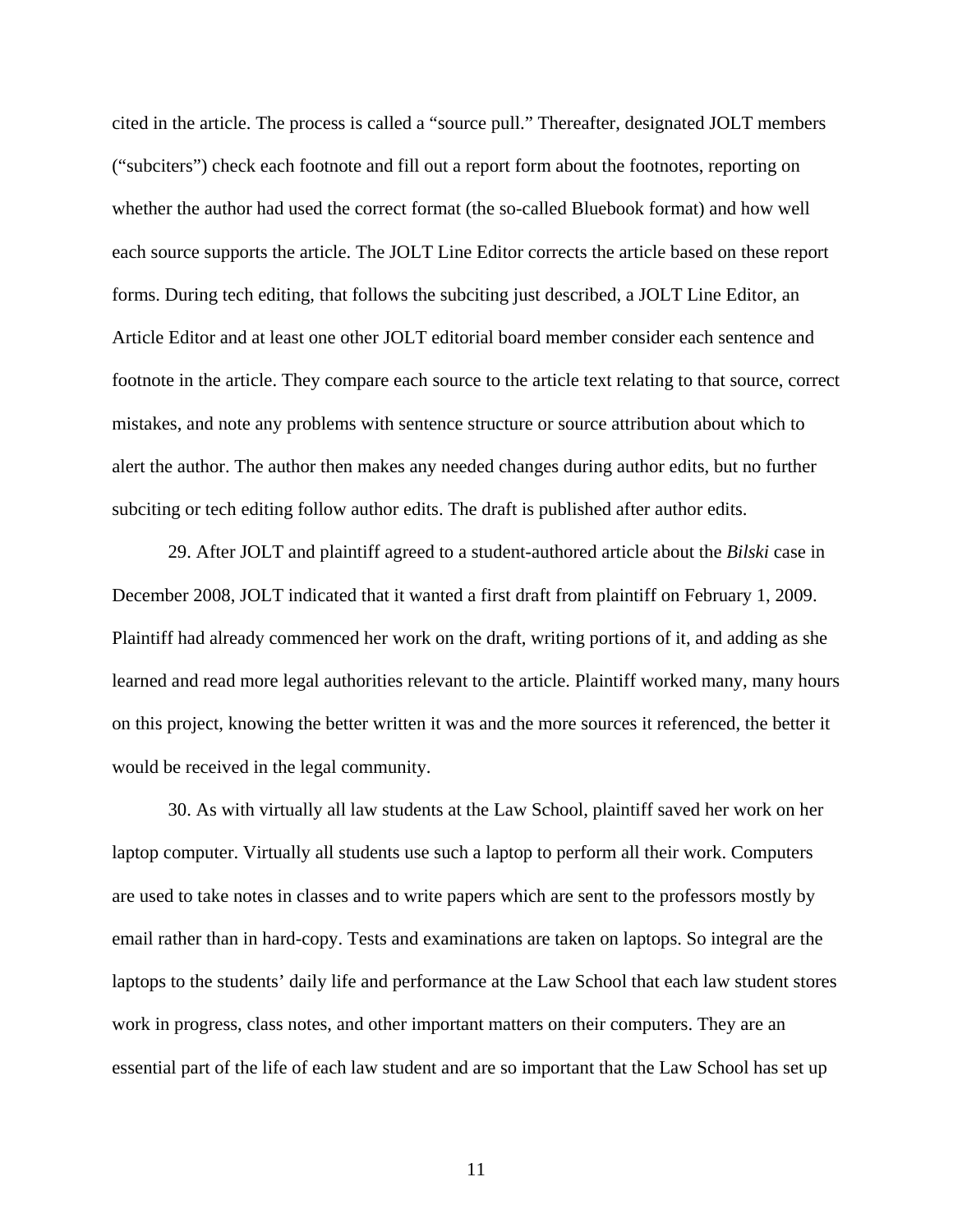and maintains a service center – called the Student and Faculty IT Help Desk (hereinafter "Help Desk") -- where any student or faculty member can bring a computer that is not functioning properly so that it can be fixed and made operational as quickly as possible. When a student's computer is "down" or has "crashed," the colloquial term for malfunctioning computers, the student not only has no access to the work they may need for a class, paper, or test, but they may lose access to such work until the computer is restored. Sometimes such malfunctions actually cause the loss of certain work previously done and stored on the laptop even after the laptop has been fixed.

31. During the days in February before her article was becoming due, it was developing as it should. Plaintiff had spent many days diligently preparing her draft for submission to JOLT. She had spent many hours on the research and writing relating to the draft. As was normal, plaintiff planned to send her article to JOLT by computer, as an attachment to an email.

32. Unfortunately, and through no fault of plaintiff, on February 15, 2009, one week before her draft article was due to be presented to JOLT on February 22, 2009, plaintiff's computer suffered a virus that caused it to malfunction badly. As a result, some of plaintiff's work stored on her laptop was lost, including her most recent work on plaintiff's draft article on the *Bilski* case. The following then occurred, all in 2009:

(i) Commencing on February 15 and continuing through February 19, plaintiff's laptop computer, the one on which her work on the *Bilski* article had been stored, was disabled by a virus that forced the hard drive on the computer to reboot without properly shutting down (a so-called "hard" reboot) every few minutes at first and thereafter every few seconds. The laptop computer became dysfunctional. For example, when plaintiff attempted to use the internet browser,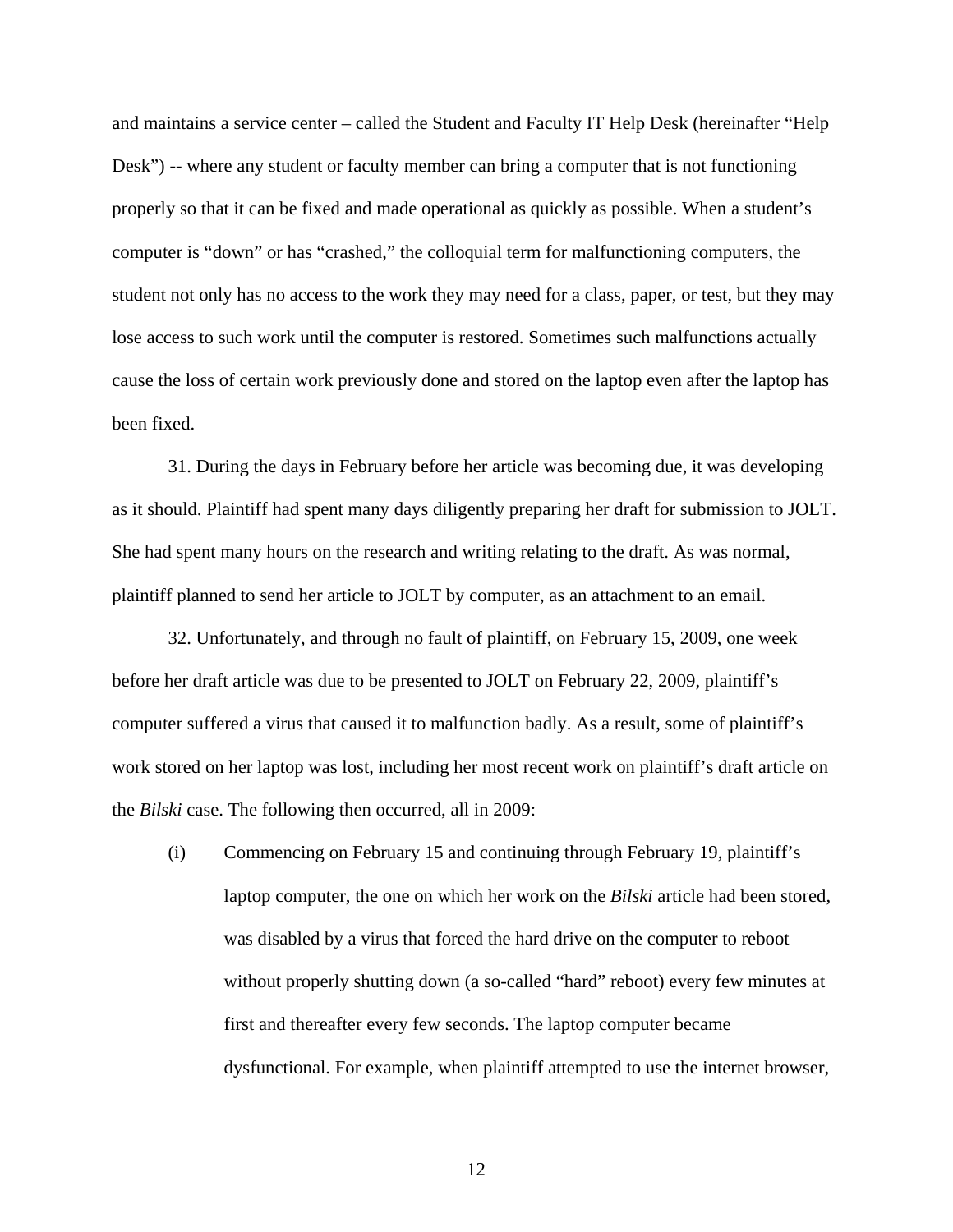the virus redirected online searches to spam and advertisement websites. Her work stored on it could not be retrieved in the normal manner. This virus had the potential not only to eliminate the work stored on plaintiff's computer, but also to spread from her computer to other computers at the Law School;

- (ii) Plaintiff's computer was therefore quarantined, meaning that it was administratively disconnected by Harvard from the Harvard University Network and that a notification of this quarantine was emailed to plaintiff on February 19, 2009;
- (iii) At plaintiff's request, the Law School's computer Help Desk then attempted to and did retrieve some of the work previously stored on her computer. The virus induced periodic hard reboots with increasing frequency during these attempts. Some of the data retrieved was only "fragmented" sections of work, meaning incomplete portions of work previously stored. Some of the data could not be retrieved at all;
- (iv) After retrieving any data that could be retrieved, scanning that retrieved data for viruses, and storing it on a separate external computer storage drive, the Help Desk attempted to install antivirus software, run a spyware scan, and run a second spyware scan on plaintiff's laptop computer. These attempts failed. Next, the Help Desk completely wiped out everything on plaintiff's computer hard drive so that the virus would be eliminated. This eliminated any possibility that any more of plaintiff's previously stored work could be recovered. The lost data included some portions of her work on the draft article she was preparing for JOLT;
- (v) While the Help Desk attempted to restore her computer and then ultimately wiped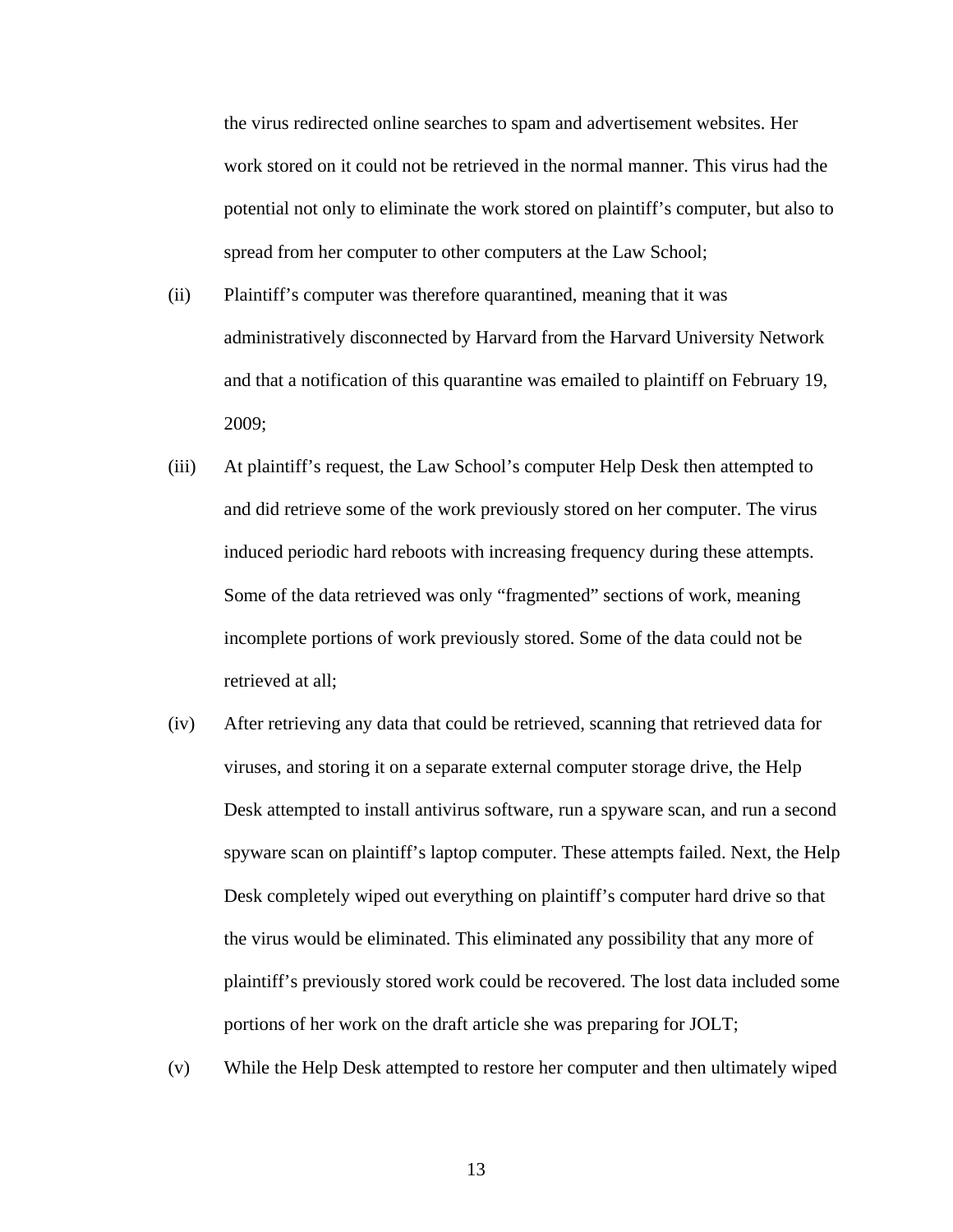the hard drive, plaintiff informed JOLT editors of her problem. During her efforts to recover from the effects of the virus and the data loss, and during her efforts to restore the draft, plaintiff consistently updated the JOLT Editors about the virus she had suffered and the resulting incomplete nature of her draft. Because plaintiff had attempted and failed to retrieve the most recent versions of the draft and because her prior work would have to be replicated hurriedly from memory before JOLT's February 22 submission deadline, plaintiff repeatedly communicated personally and by email with various JOLT editors about her difficulties and about the incomplete condition of the draft. In making these disclosures to numerous editors, plaintiff complied with a rule in the Law School's Student Handbook: "Students who are in any doubt about the preparation of their work should consult the appropriate instructor, supervisor, or administrator before it is prepared or submitted."

(vi) In separate face-to-face conversations with JOLT Line Editor Andrew Ungberg on February 24 and with JOLT Submissions Editor Anna Volftsun in March, plaintiff expressed her intention to substantively revise and shorten and proofread the draft, to rewrite sections of the draft, and to reconstruct the proper source credits. Plaintiff expressed the hope that her furnishing of the full-text sources would hasten the source pull by the JOLT Line Editor and Article Editor so that plaintiff could resume her work on the article as soon as possible. Both JOLT Line Editor Andrew Ungberg and JOLT Submissions Editor Anna Volftsun responded by describing how these efforts by plaintiff could be reconciled with JOLT's editorial process. Thus, plaintiff updated the JOLT Editors about her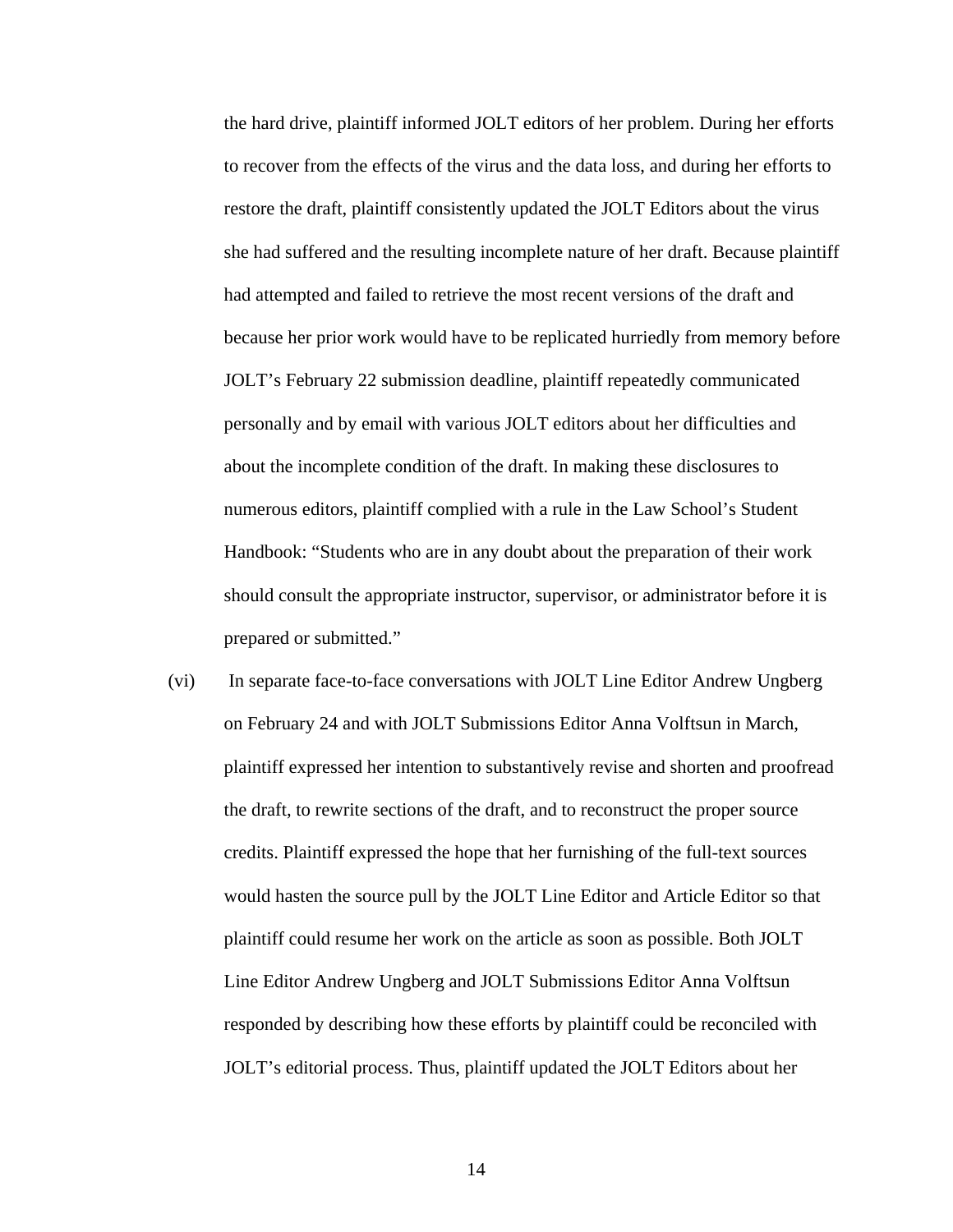progress multiple times before, during, and after transmission of her draft and sources and was led to believe that she would have additional time to complete her draft. Moreover, by various emails sent to plaintiff by JOLT Editors-in-Chief both before and after delivery of her uncompleted draft and full-text sources to JOLT, plaintiff was assured by them that she would have time in March 2009 to complete the draft so that it could become final.

- (vii) For some reason never expressed to plaintiff, despite plaintiff's virus and the delay it had caused and despite the assurances of allowing her time to complete her draft, JOLT allotted to the tech edits of plaintiff's draft only 50 percent of the tech edit time that had been allotted to each of the other three student-authored articles JOLT had received for consideration that spring. This was despite the fact that, unlike plaintiff's incomplete draft, those three student-authors had experienced no computer problems and thus had submitted completed drafts;
- (viii) On February 24, JOLT Editors-in-Chief Hamburger and Kitzinger assured plaintiff that she would be allowed to complete the draft in March 2009; they insisted that "we just need to take it as it is now," so that JOLT Article Editor Sarah Spurgeon and JOLT Line Editor Andrew Ungberg could begin their designated tasks of producing full-text sources corresponding to the footnotes of plaintiff's draft and preparing for subsequent editing sessions. Accordingly, plaintiff sent the draft (previously explained to be unfinished because of the computer virus) by email to the JOLT Article Editor Sarah Spurgeon and Line Editor Andrew Ungberg on February 24. The text of this email read in part "Here's the latest draft of the Bilski piece. Sorry about the delay. Let me know if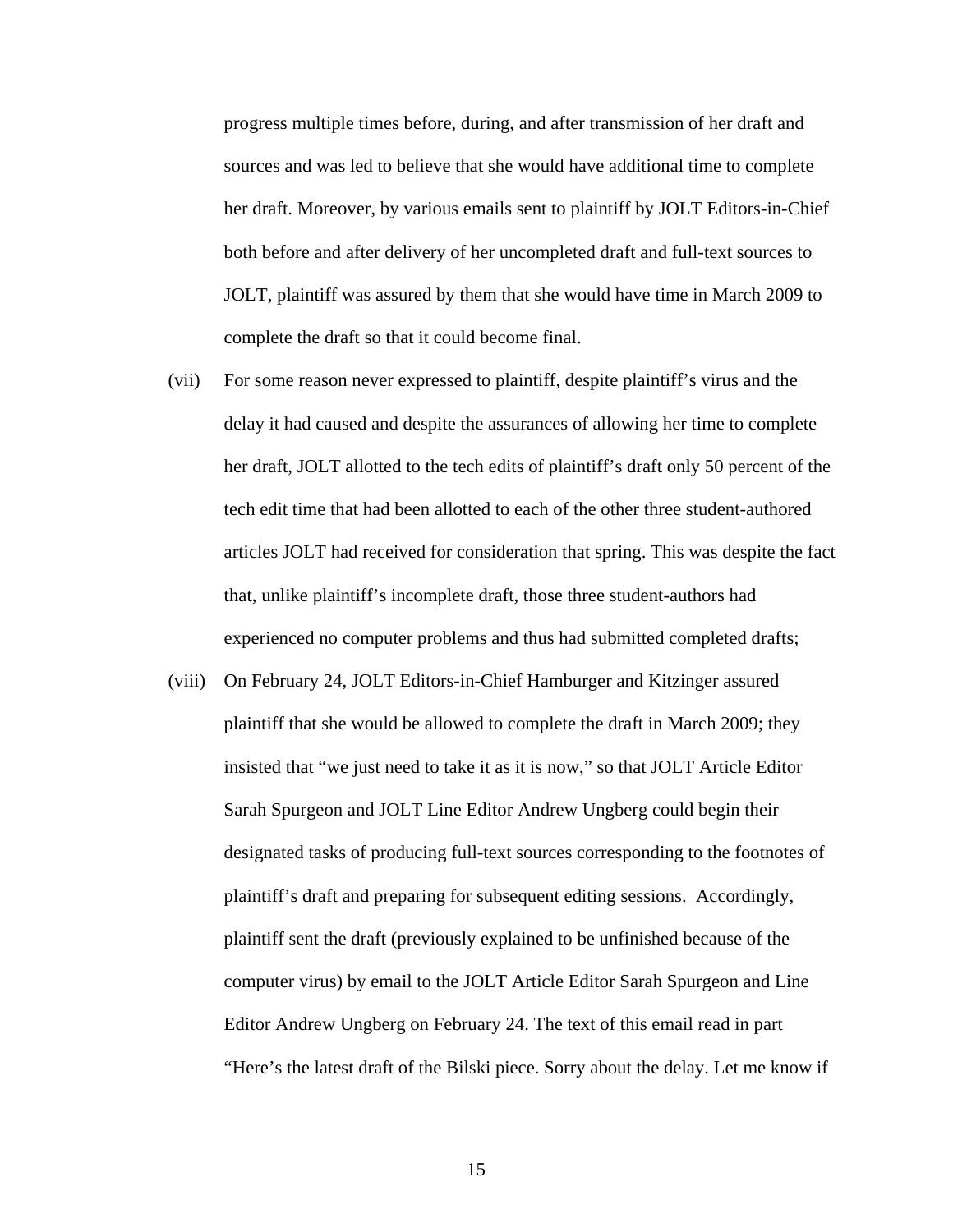you have difficulty finding any sources." Just after plaintiff sent this incomplete draft by email, she went to a required class. Immediately thereafter, plaintiff hand-delivered full-text source materials and her draft to JOLT Line Editor Andrew Ungberg at the JOLT office via a flash drive. Such a physical delivery of these sources, instead of a computer transfer, was required because these two source document files contained so many sources that they were too large to send by email. When delivering all these sources, plaintiff told JOLT Line Editor Andrew Ungberg about the unfinished condition of the draft and the reasons for it, just as she had previously told other JOLT Editors. Plaintiff also told Andrew Ungberg that she planned to substantively revise and shorten and proofread the draft, to rewrite sections of the draft, and to reconstruct the proper source credits. JOLT Line Editor Andrew Ungberg responded by telling plaintiff that he preferred to incorporate revisions as soon as possible and encouraged plaintiff to inform the JOLT Article Editor Sarah Spurgeon of the draft's incomplete and fragmented condition.

- (ix) On February 27, in a follow-up email with JOLT Line Editor Andrew Ungberg and Article Editor Sarah Spurgeon, plaintiff confirmed the incomplete nature of the draft and requested further opportunity to complete it. This request was forwarded to the JOLT Editors-in-Chief, defendants Hamburger and Kitzinger. Kitzinger again promised plaintiff that she would be allowed to make changes in March 2009;
- (x) It was thus understood by JOLT that the draft article plaintiff delivered simply had not been delivered as a final submission, and that plaintiff had neither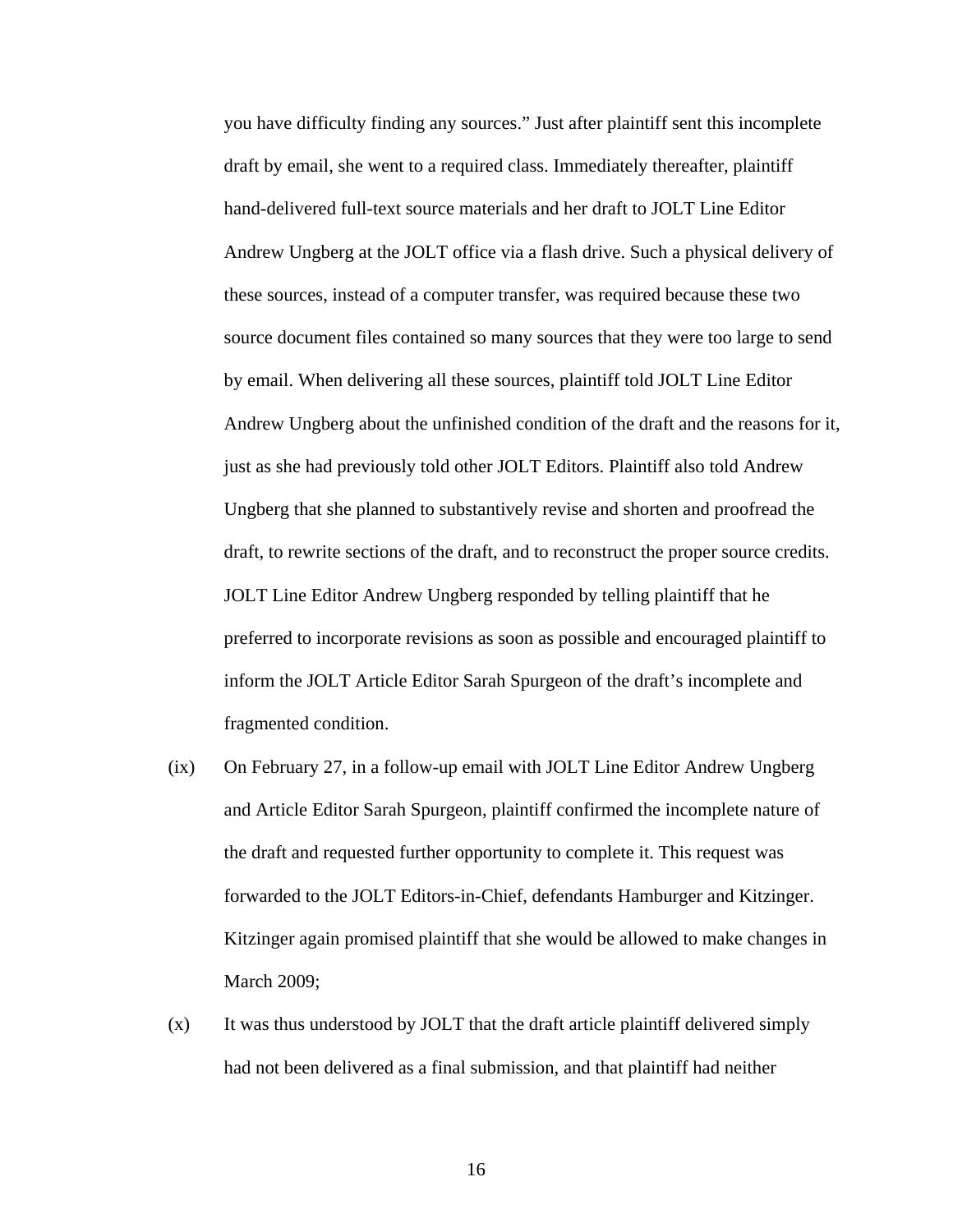intended it as such nor represented it as such;

- (xi) Because the draft was obviously unfinished, on February 24, JOLT Article Editor Sarah Spurgeon volunteered to begin substantive edits of plaintiff's draft in order to assist plaintiff with its completion. Yet Kitzinger refused to allow it. On February 26, Kitzinger told JOLT Article Editor Sarah Spurgeon to exclude plaintiff from working on gathering the sources needed to complete the article or to otherwise work on it at all, even though this ran contrary to JOLT policy of allowing student-author participation in such work and even though plaintiff had repeatedly requested to help complete her draft. On February 27, JOLT Article Editor Sarah Spurgeon again indicated by email to Hamburger and Kitzinger that she wanted to commence substantive editing of plaintiff's draft. Again Kitzinger refused to allow any such work to be done;
- (xii) In mid-March 2009, plaintiff again, along with JOLT Submissions Editor Anna Volftsun, volunteered to defendants Hamburger and Katzinger to assist with the technical editing, substantive revisions, and corrections of plaintiff's draft which were obviously still needed. Editors-in-Chief Hamburger and Kitzinger responded to plaintiff with an email inviting her to meet them in the JOLT office for a discussion of her draft. Hamburger directed the JOLT Submissions Editor Anna Volftsun by GChat to stop communicating with plaintiff about the draft. In mid-March 2009, extra JOLT tech edit time was scheduled for a student author whose article had already been allotted twice as much tech edit time as plaintiff's draft had been afforded;
- (xiii) On March 12 and 14, 2009, defendants Hamburger and Kitzinger emailed to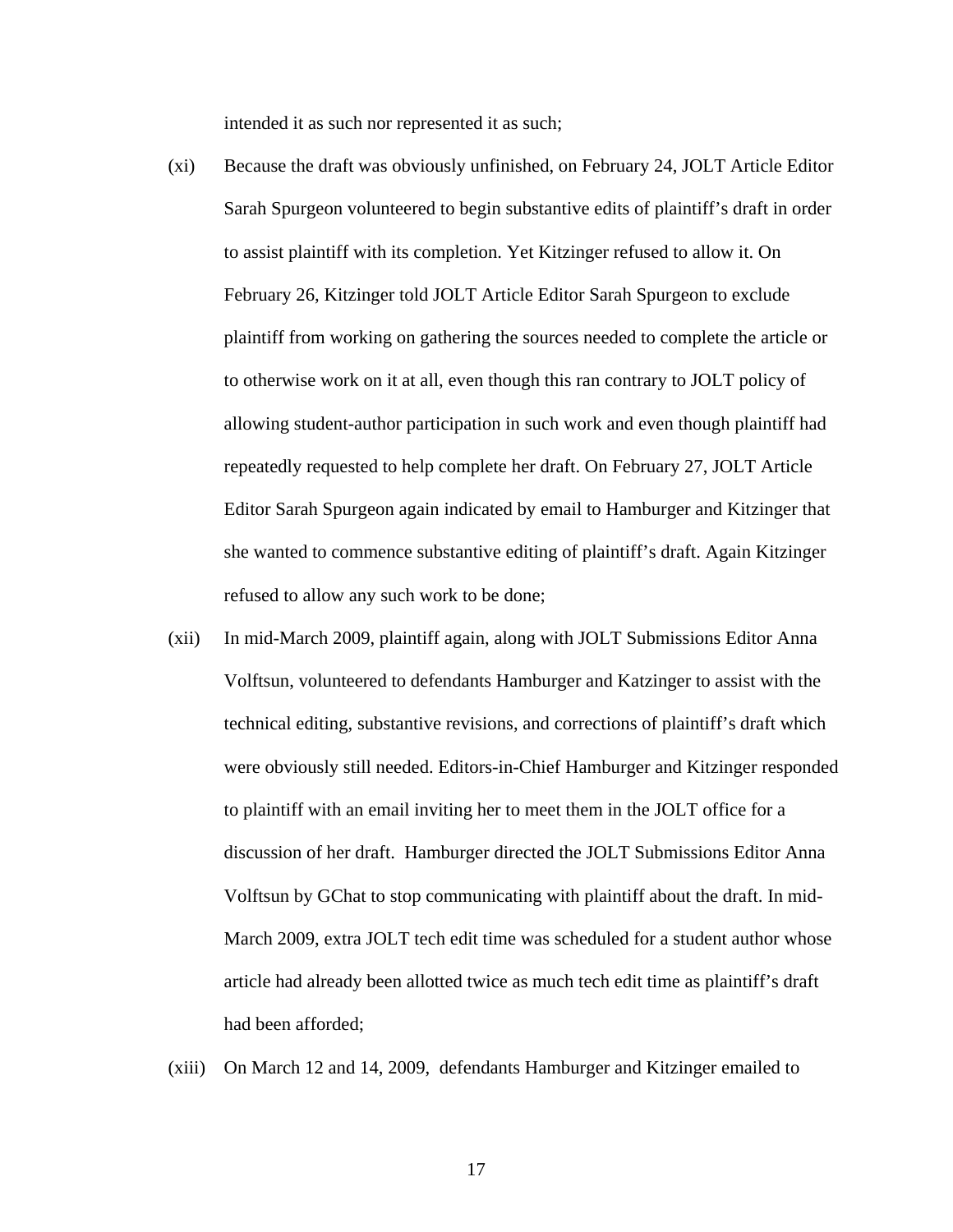other JOLT Editors that "there just isn't time to have Megon fix the problems, since we can't go back and do another round of subciting and tech edits." They also emailed that they hoped plaintiff would just let the work on her draft article "drop" rather then pressing to have it finished, and that "we think it's important that the journal come out of this situation looking like it addressed the situation and did so properly." During their decision to pull plaintiff's draft from the editorial process, Hamburger and Kitzinger enlisted JOLT Executive Editor Gwen Hochmen for "back up" to support their decision even though she had not personally reviewed plaintiff's draft;

- (xiv) Thereafter, during the face-to-face meeting in the JOLT office to which they had invited plaintiff, defendants Hamburger and Kitzinger informed plaintiff that her draft would be pulled from the editing process and that her draft was going to be reported to defendant Cosgrove of the Administrative Board (the Law School's student disciplinary committee) as having been plagiarized;
- (xv) Defendants Hamburger and Kitzinger then in fact reported plaintiff's law article draft to the Administrative Board as a "final draft" containing plagiarism. However, in so doing, they only sent the Administrative Board the fragmented article recovered from the computer. Moreover, they did not at this time send or mention to the Administrative Board the full-text source materials that plaintiff had given to JOLT. Instead of referring to these sources that plaintiff had turned in, Kitzinger and Hamburger falsely indicated to Cosgrove that they had been required to use Google searches to find plaintiff's source material, as if plaintiff had not provided full-text sources. Kitzinger and Hamburger also did not mention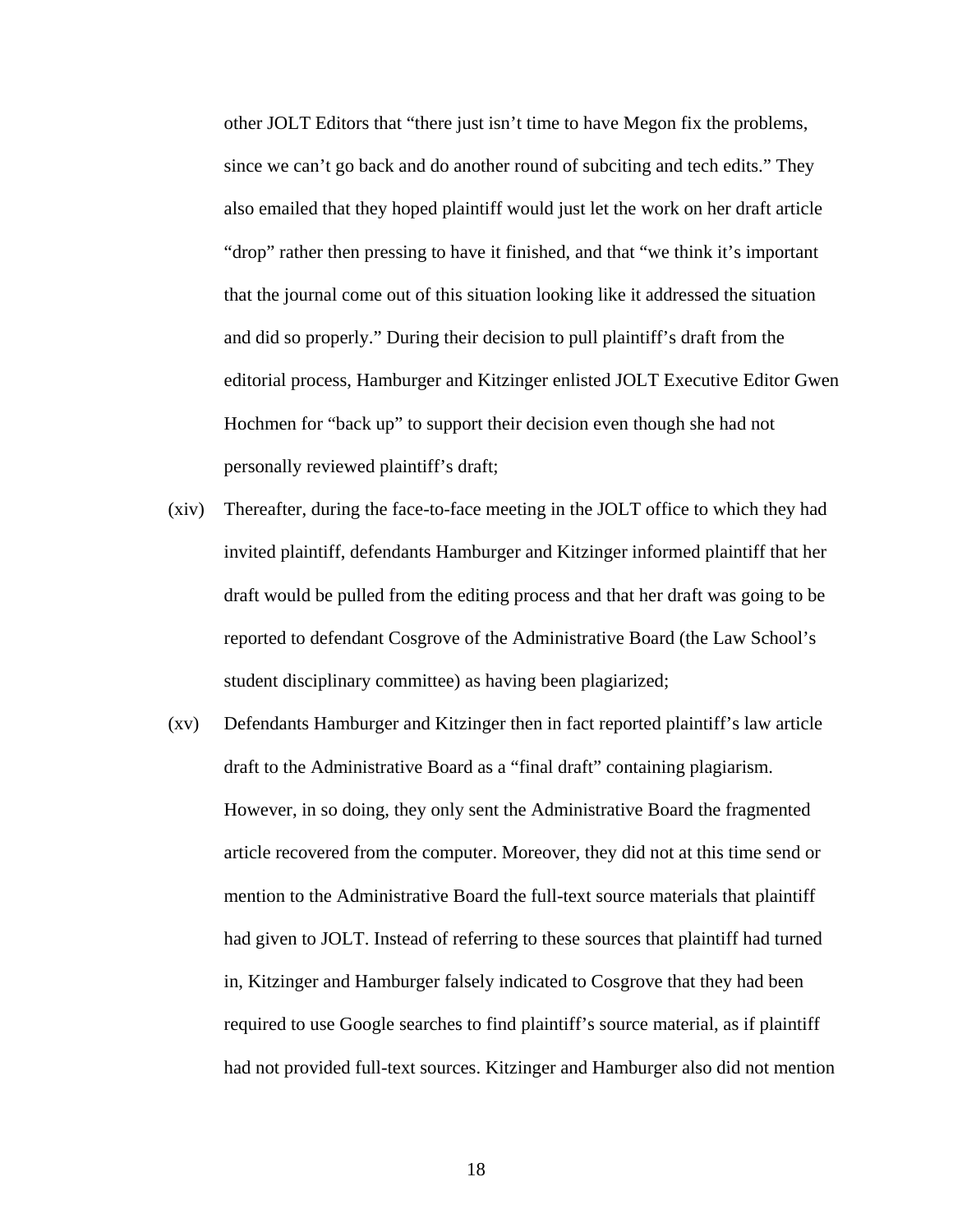to defendant Cosgrove any of the following significant and mitigating facts: (a) the computer virus and the resulting data loss, (b) plaintiff's disclosures to and many consultations with the JOLT editorial board about the draft's condition made by plaintiff before and during and after plaintiff's delivery of the fragmented draft along with full-text source material, (c) the numerous requests from plaintiff and the JOLT Submissions Editor and the Article Editor to make substantive changes to the draft as soon as possible, (d) the allotment to plaintiff's draft of half the tech edit time allotted by JOLT to every other student-authored article, or (e) JOLT's repeated assurances, later retracted, that plaintiff would be allowed to finish the draft in March 2009. Their allegations concluded "...so if the piece had survived the subcite and tech edit process without this problem being discovered, it is highly possible that the [sic] Megon's comment could have made it into the published journal." Hamburger and Kitzinger did not acknowledge to the Administrative Board that plaintiff took great pains to prevent the draft from being published in its fragmented, incomplete state.

33. Because of this completely unwarranted plagiarism referral, the Administrative Board held a hearing which was required by the Student Handbook to be held under the rules set forth in the Handbook for doing so. However, as shown in more detail further below, this hearing was not held in accordance with the rules Harvard had set up for holding such a hearing and plaintiff was denied certain of the key rights set forth in those rules. As a result, she was found guilty of plagiarism and a formal reprimand letter was placed in plaintiff's permanent record at the Law School and was noted in writing on her permanent Law School transcript. She thereafter filed all appropriate appeals allowed under Harvard's rules, but those did not result in any serious review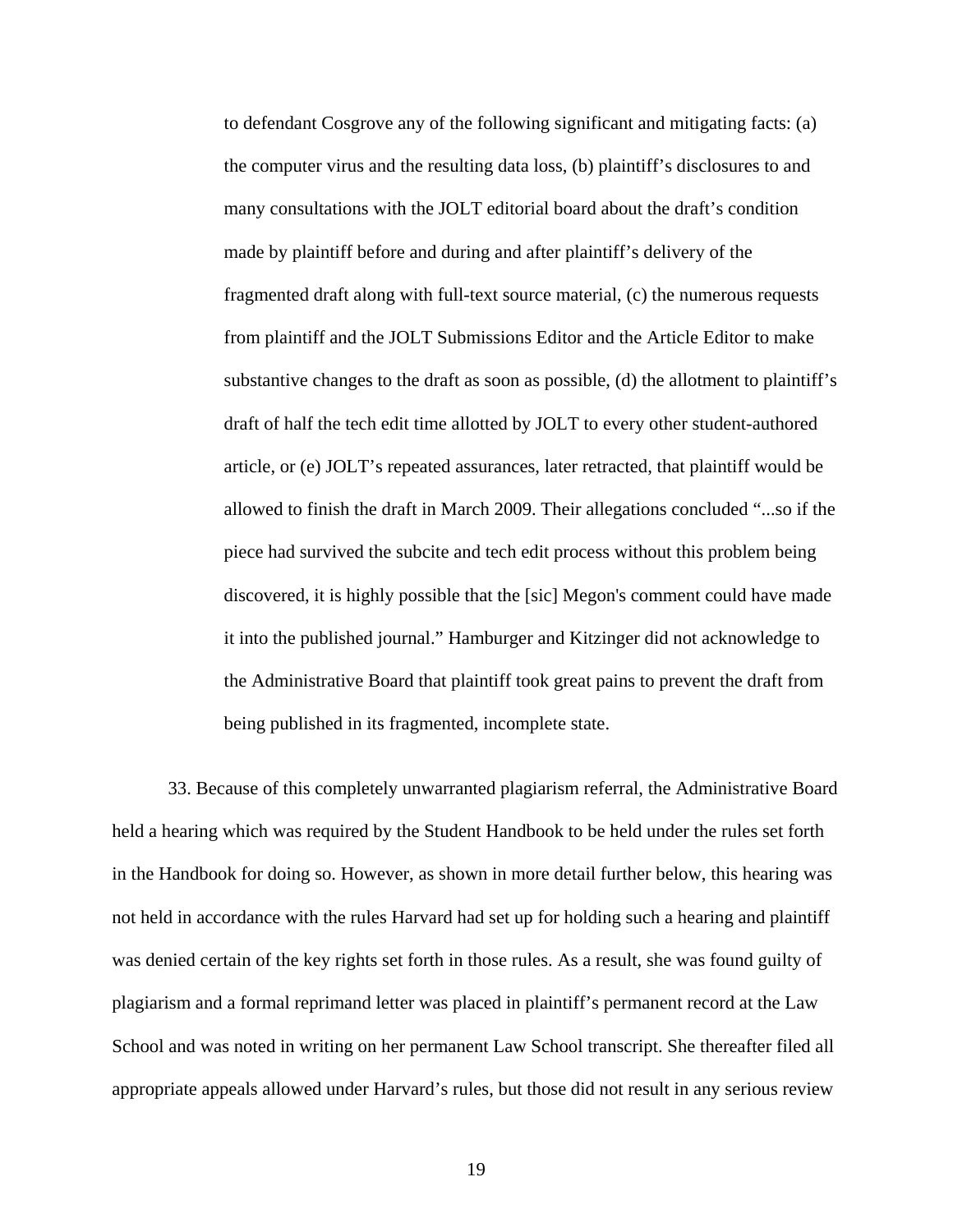of what had happened and were themselves not conducted as required by the rules. The reprimand was allowed to stand, permanently.

34. The plagiarism reprimand was not true and not fair. Plaintiff had not submitted a work that was anywhere near final. It was simply nowhere near final enough in shape that it could be considered as a submission for any purpose, much less for the purpose of determining whether or not plaintiff had given full and complete credit to all those legal sources which she had used in her article. Nothing about her draft was complete, and that included source credits. Since they were not complete, and this was well known to everyone involved, it was completely unfair to treat her draft as a final submission and hold it to the standard applicable to final work.

35. Plagiarism, which is a form of academic dishonesty, is a very serious matter. It brands the student involved as dishonest and untrustworthy, two of the greatest risks any prospective employer can run when contemplating the hiring of a young lawyer or law school graduate. The practice of law depends at its essence on trustworthiness. Clients, lawyers, and judges routinely rely on the character of lawyers for trustworthiness in virtually every aspect of the practice of law. Clients rely on honest billing by lawyers for services, as well as for truthful statements about past experiences of the lawyer on which a client will base a decision about whether or not to hire the attorney, for accurate assessments of the likelihood of success in a particular case, and for accurate reporting about what is occurring in a case on which the lawyer represents the client. Lawyers rely on each other to tell the truth in their professional dealings with each other, whether they are working together or as adversaries on a case or transaction. Judges count, day in and day out, on lawyer honesty as they sit on the bench and listen to lawyers tell them about the facts of the case or about prior decisions that relate to the matter the judge is deciding. These judges count on lawyer honesty in every proceeding over which they preside.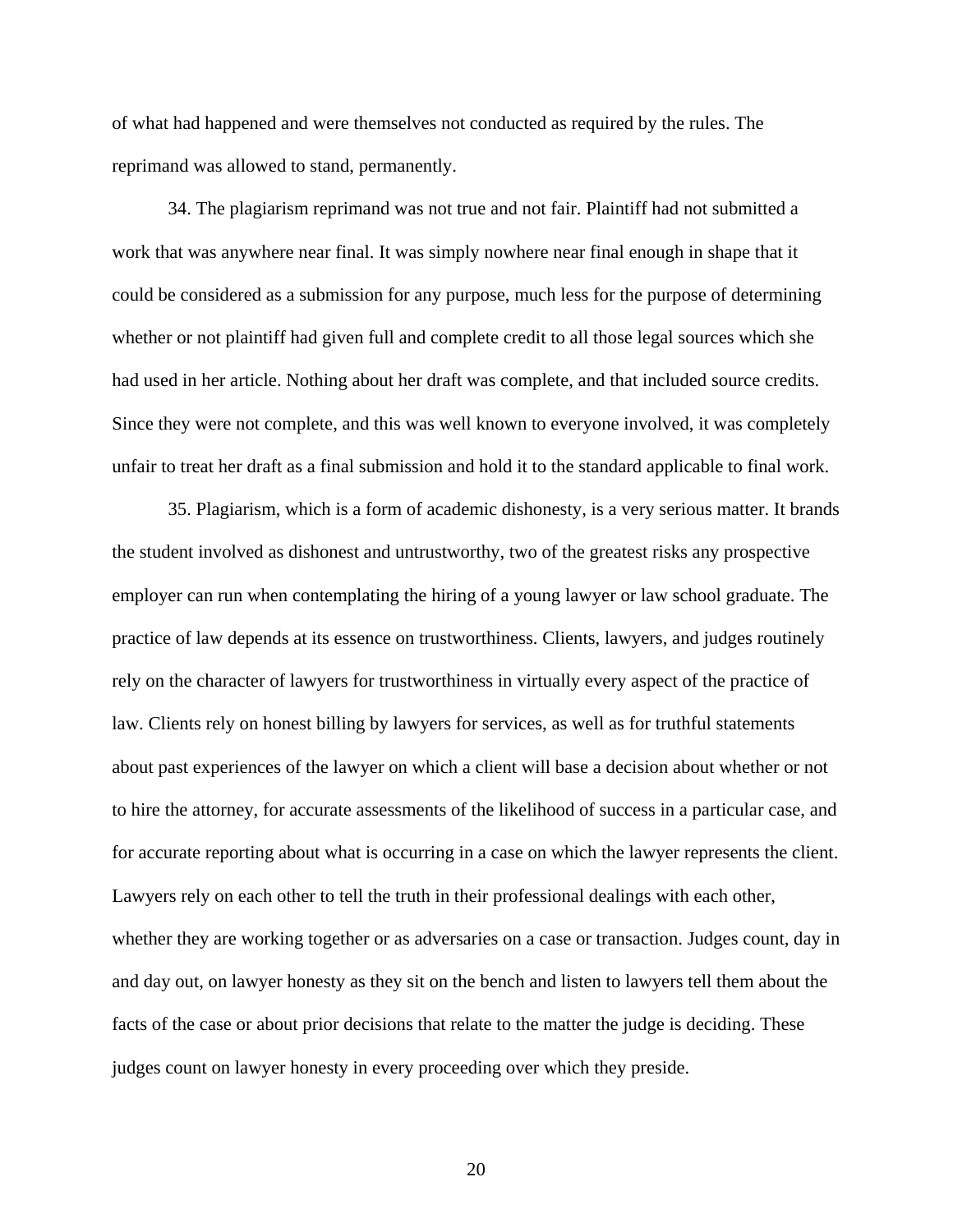36. Equally, in the large law firms of the kind to which plaintiff had been accepted before she was falsely branded as academically dishonest, senior lawyers at the firm likewise count on the honesty of the younger lawyers, such as plaintiff would have been had she entered such a law firm after graduation. On a daily basis, younger lawyers in these firms research cases, look through documents or interview witnesses to ascertain facts, and then report what they have learned to the senior lawyers. These senior lawyers must have complete confidence that they are being told the truth. While junior lawyers can and often do make mistakes based on lack of experience in reading the law or understanding the facts, and thus do not always fully or accurately report the matters at issue to their seniors, such mistakes are expected and can be corrected with training. However, if a young lawyer is seen as dishonest, then nothing he or she says will be deemed trustworthy. He or she will have no utility within the firm and will certainly not be worth the time and cost involved in training. Therefore, when the Law School branded plaintiff as academically dishonest, it destroyed what had theretofore been her promising career by branding her as dishonest, a brand having all of the adverse professional effects just described.

37. Since receiving the reprimand for plagiarism, plaintiff has disclosed it to all concerned, with damaging consequences. To begin with, the high-paying and prestigious job offer she had already obtained in the fall of 2008, referred to above, was withdrawn. Since then, plaintiff has (with one exception discussed below) been turned down at every job for which she has applied. Should a firm initially express high interest in her as an employee, the firm declines to hire her when plaintiff discloses the reprimand. Each time a firm invites plaintiff to interview, or expresses great interest in her as a prospective employee, her employment application is declined when plaintiff discloses the reprimand. On just one occasion she received a job offer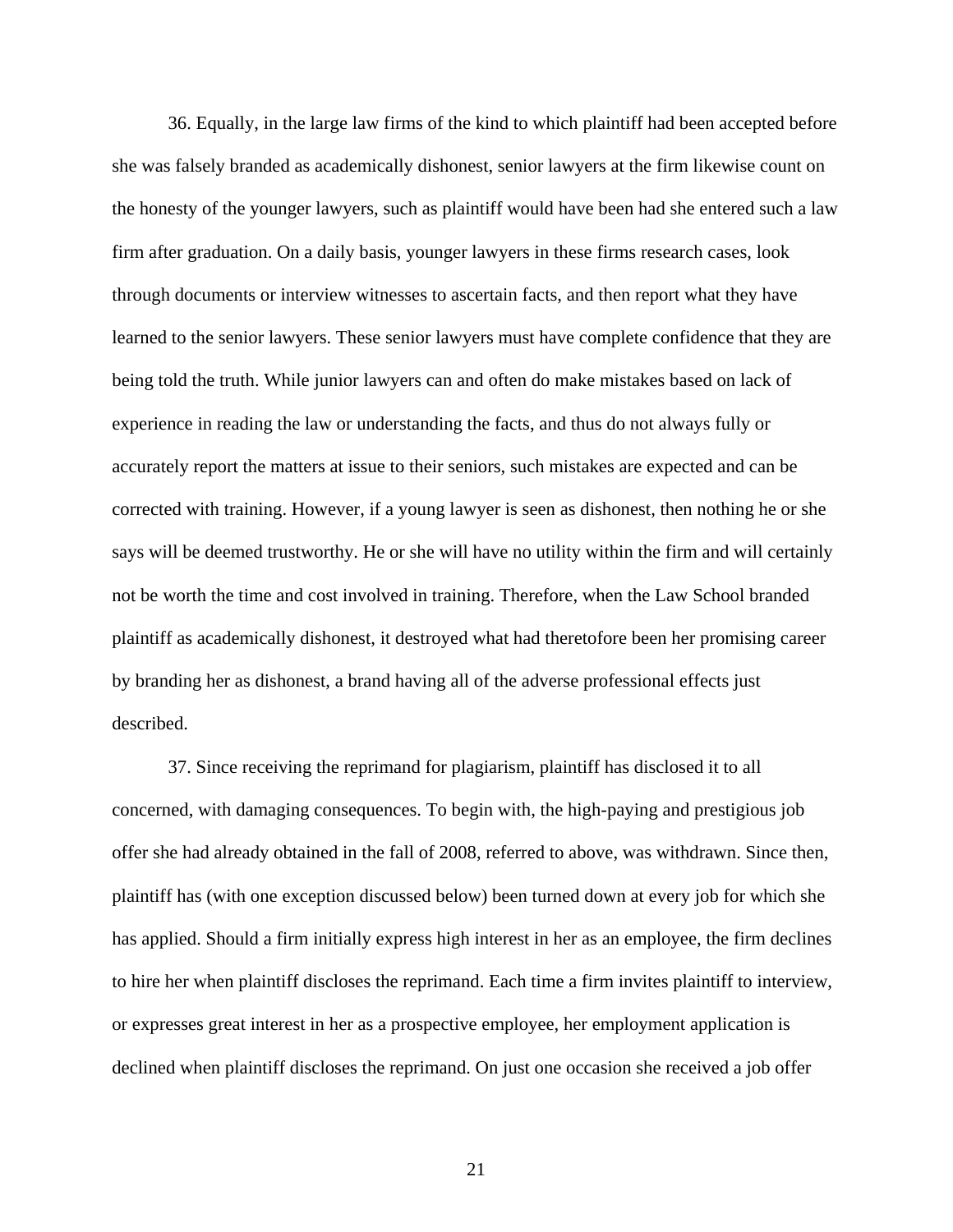from a highly regarded firm with a national reputation for excellence, even though she had informed a law firm interviewer of the reprimand. Three months after she started work at this law firm, certain senior lawyers at the firm discovered from her employment file that she had been reprimanded and induced plaintiff to resign in lieu of being fired because of it.

38. Since that one brief period of employment, plaintiff has been unable to obtain any employment offer. Without the reprimand, plaintiff would be a very readily employable lawyer given that she has passed the Texas state bar examination and the federal patent bar examination and thus is qualified to practice law immediately, and because of her exemplary academic record earned over her many years of impressive academic performance. Without the reprimand on her record, plaintiff would have been employed since finishing law school in 2009, and she would have earned at least five hundred thousand dollars in salary by the date of this complaint, May 2012. She would also be employed now and be earning a high-paying salary on an ongoing basis. Plaintiff's search for employment is further hampered by the rescinded offer from one law firm and by the abbreviated three month long stint at another law firm – both of which are directly attributable to the reprimand. Further, the reprimand delayed plaintiff's admission to the Texas and federal patent bars.

39. Plaintiff's inability to obtain employment offers has been caused directly by the plagiarism reprimand. Before the reprimand, she had received two offers from highly-respected firms. After the reprimand, the employment offer that plaintiff had accepted in 2009 was rescinded. After the reprimand, the firm referred to in paragraph 37 hired her initially based on her excellent record, but terminated her employment after those in authority at the firm found out that she had disclosed the plagiarism finding.

40. The Law School's ruinous plagiarism reprimand was not warranted. It is not true. Plaintiff did not plagiarize. Under the Law School definition of plagiarism and academic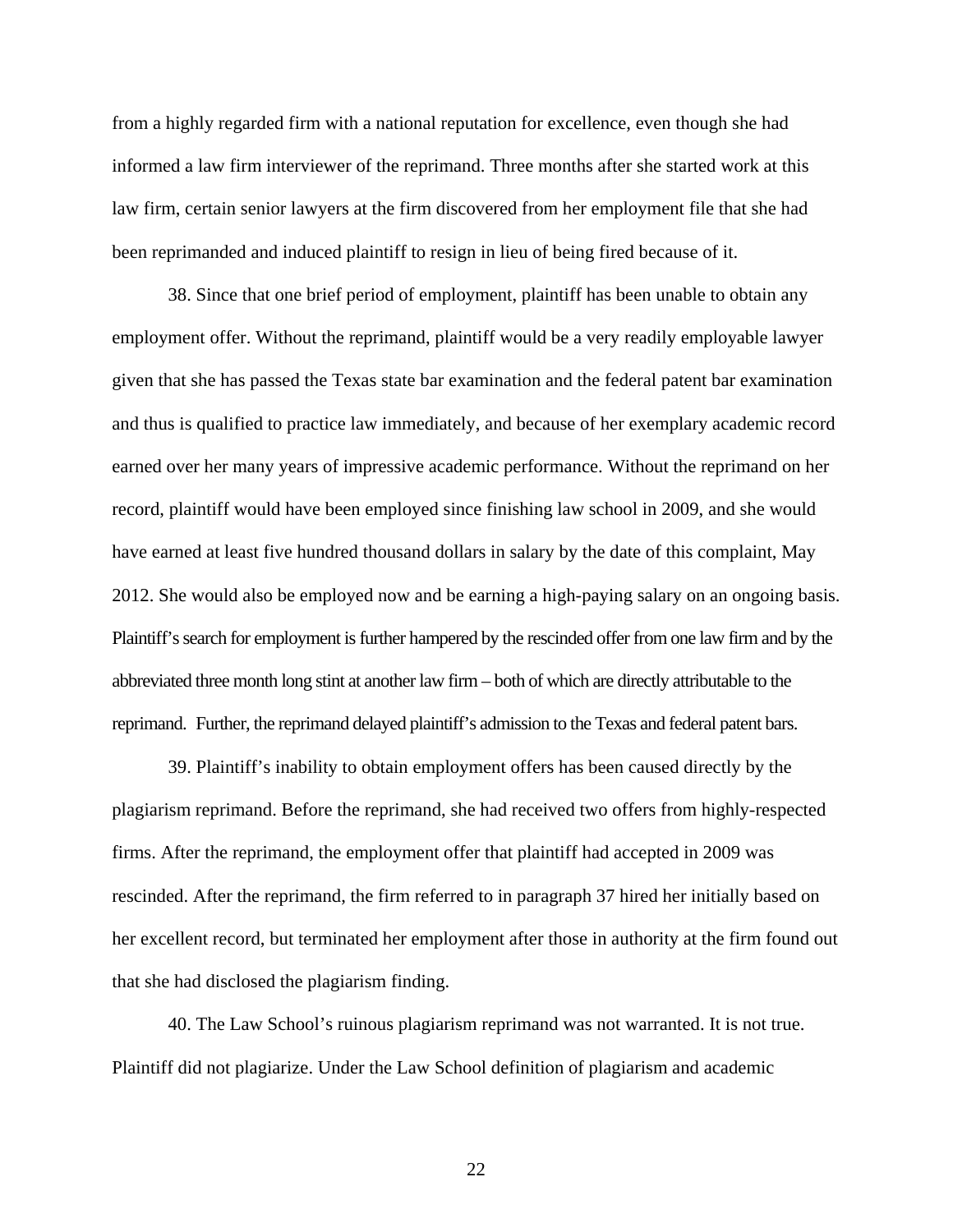dishonesty generally, such conduct is forbidden when any work is submitted. But as plaintiff made clear when she delivered her draft to JOLT, it was an incomplete and fragmented version of a draft that had been corrupted and made incomplete by a virus on her computer. Plaintiff consulted with the JOLT editorial board throughout her preparation of the draft, as the virus compromised her laptop, and as data was therefore lost. Before and after delivery of the draft and the full-text sources to JOLT, plaintiff received repeated assurances from the JOLT Editors-in-Chief that she would be allowed to complete the draft in March 2009. This was therefore not at all a submission of a completed article improperly using the work or thoughts of others without giving them credit. Plaintiff did not and could not have made such a submission given the corrupted and fragmented state of the draft she delivered to JOLT -- a draft accompanied by fulltext sources and plaintiff's clear explanation of the draft's fragmented and incomplete nature. It simply was not a final submission, as she had repeatedly explained. Plaintiff thus had never held this draft out as a final submission and such submissions are the only kind that can be reviewed for plagiarism under the applicable Law School rules. Plaintiff therefore simply did not commit plagiarism as defined by the Student Handbook, the only source specifying conduct for which students can be punished and defining punishable conduct. Those definitions inform students about what is prohibited and what is not.

#### **COUNT I**

#### **(First Breach of Contract by Defendant Harvard)**

41. Plaintiff hereby realleges and incorporates herein all the allegations contained in the foregoing paragraphs of this Complaint as if fully set out herein.

42. Defendant Harvard had, as of the dates referred to in this Complaint, adopted rules and regulations regarding conduct of law students attending the Law School, specifying how law students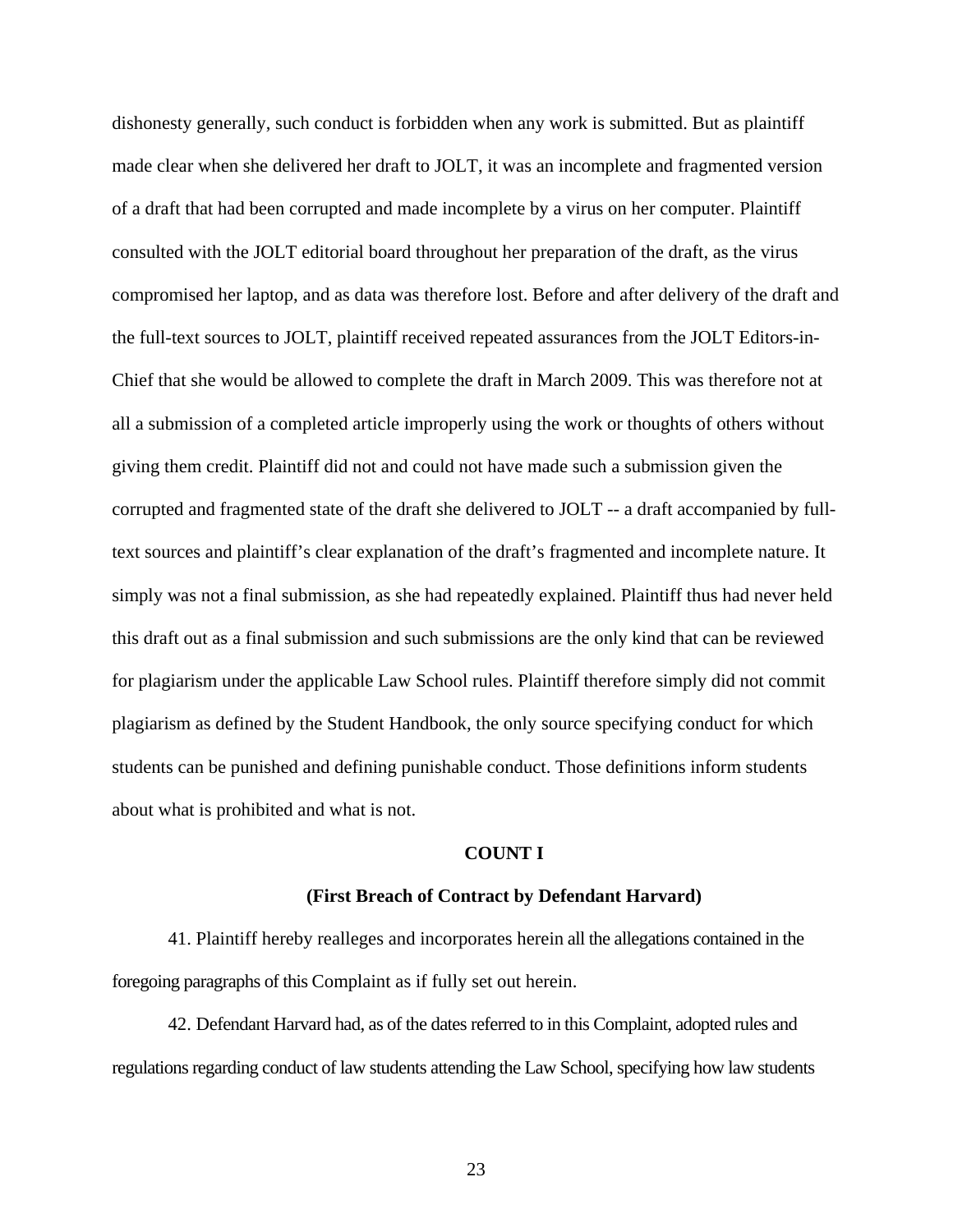should conduct themselves. These rules and regulations were known as and called the "Handbook of Academic Policies/ Rules Relating to Law School Studies" (hereinafter the "Student Handbook"). The Student Handbook was published by the Law School in catalogue form and on its website so that all law students would have easy access to these rules. These rules specified the required conduct expected of the students so that the students could be fully informed as to what they could and could not do in relation to their conduct as law students. The Student Handbook also stated how disciplinary action against any accused law student should be taken, and what rights any law student should have if they were accused of any conduct forbidden by the rules stated in the Student Handbook.

43. The Student Handbook, stating the rules and regulations concerning how law students should conduct themselves, informed the law students concerning their required conduct and how disciplinary proceedings would be conducted. The Student Handbook was a contract between the law students and the Law School. By entering the Law School and matriculating into the Law School, plaintiff, like all law students, became contractually obligated to follow the rules and regulations set forth in the Student Handbook. Likewise, the Law School, operating for defendant Harvard at all times referred to herein, was contractually bound to honor the rules and regulations stated in the Student Handbook. Specifically, the Law School was contractually bound to the students as follows. Academic and related conduct defined in the Handbook as prohibited was prohibited and would be the subject of punishment, and conduct that was not prohibited would not be punished. Plaintiff was contractually entitled to be punished only for such conduct as was proscribed by the Handbook and, when accused of such conduct, any hearing on that accusation was also contractually obligated to occur substantially in the manner promised in the Handbook.

44. One of the most serious and clearly defined courses of conduct forbidden in the Student Handbook, at Article V thereof, was "Academic Dishonesty" by plagiarism, defined as follows: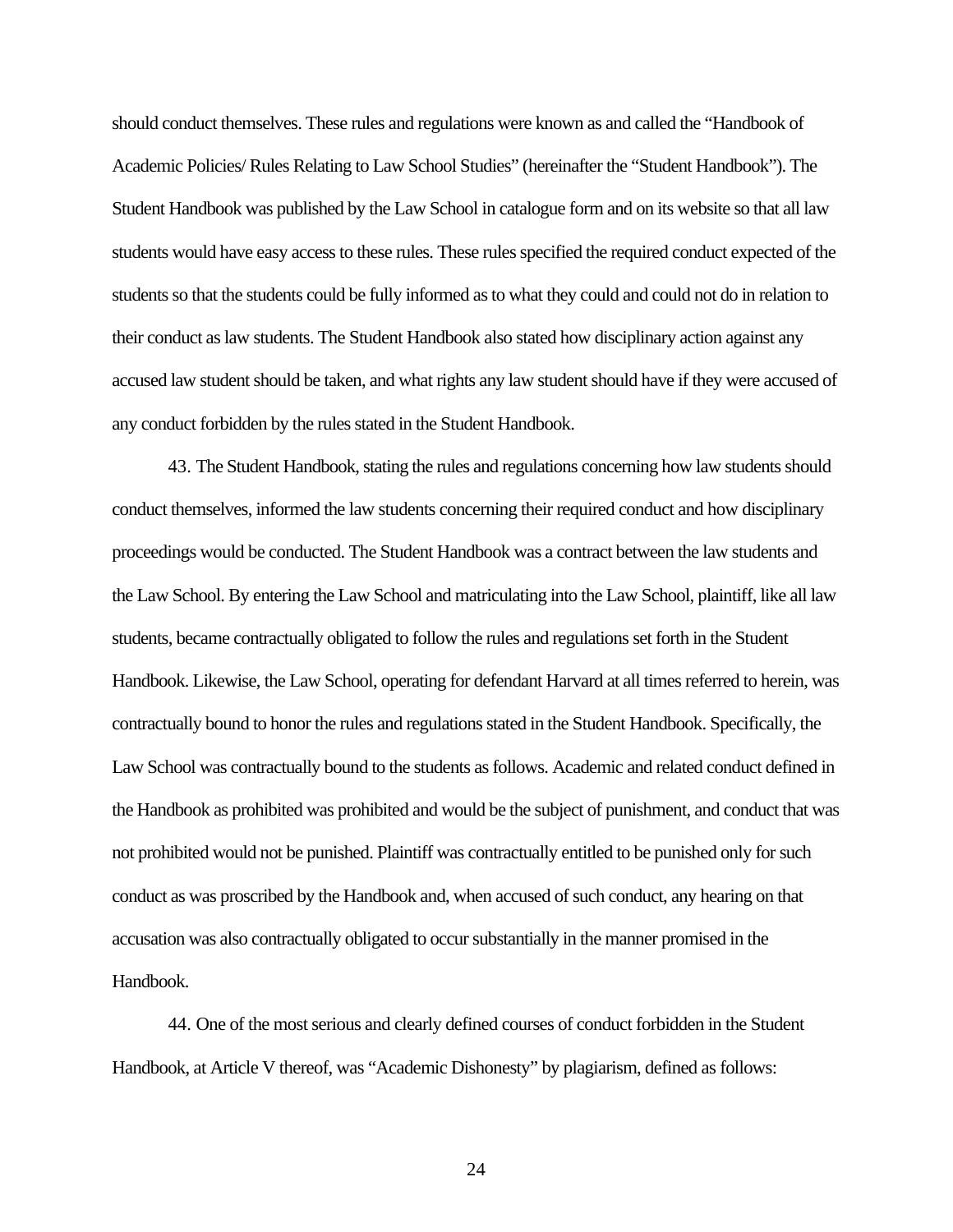All work submitted by a student for any academic or nonacademic exercise is expected to be the student's own work. In the preparation of their own work, students should always take great care to distinguish their own ideas and knowledge from information derived from sources.

45. The uncompleted and fragmented draft delivered by plaintiff to JOLT, with all the written and oral explanations of the virus causing its unfinished state, was simply not a "submitted" work as defined by the above-quoted rule in the Student Handbook. The plain meaning of the word "submitted" is "to yield or surrender to the will of another." In legal terms, when a pleading or brief is "submitted" this means that it is finished and completed, left to the judge to be considered without further changes or additions. This is plainly not what occurred when the fragmented and incomplete draft was delivered to JOLT by plaintiff. It was delivered with the explanation that it was not completed, needed much work, and had been fragmented. Thus, the draft was not turned over as a final or completed document for surrender to others for consideration in its current form. Rather, plaintiff described the draft as one that was not possibly "submitted" and could not fairly have been considered as such, because it was clearly a draft that required much additional work, as was well known to defendants Hamburger and Kitzinger as well as by other JOLT Editors. By charging plaintiff with "submitting" a plagiarized article, defendant Harvard breached its contract with plaintiff by disregarding the meaning of "submitted" – the term defendant Harvard itself had chosen for use in its Student Handbook -- thus charging plaintiff with submitting a plagiarized work when what she delivered was not "submitted," as that that term is defined, and it was thus not an attempt to take credit for the work, ideas, or knowledge of others.

46. This breach of contract caused plaintiff injury, damage, and loss of income all in the manner and to the extent as will be shown at trial.

### **COUNT II:**

### **(Second Breach of Contract by Defendant Harvard)**

47. Plaintiff hereby realleges and incorporates herein all the allegations contained in the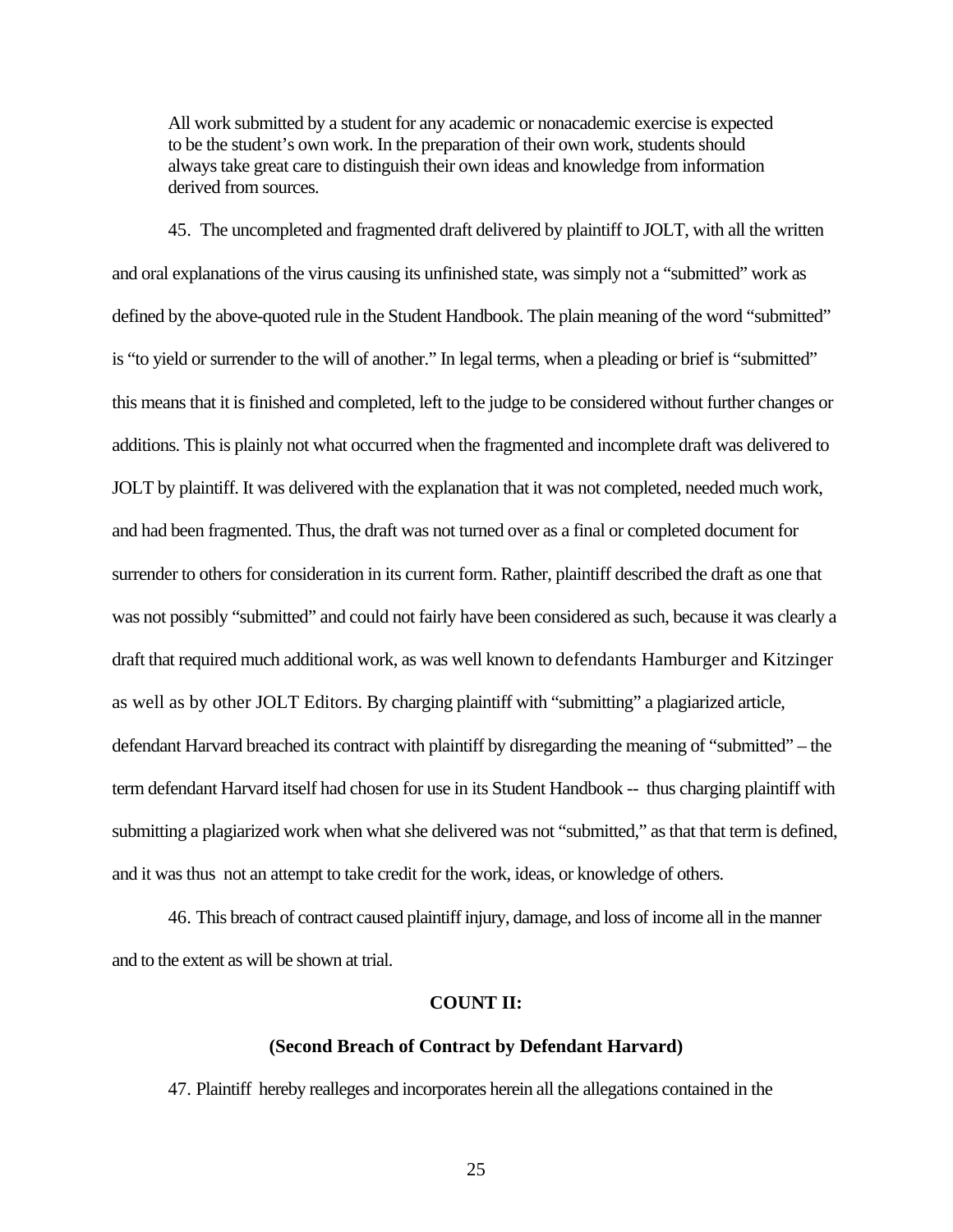foregoing paragraphs of this Complaint as if fully set out herein.

48. In the Student Handbook, Harvard promised each law student that it would follow certain procedures if ever that student was charged with conduct forbidden by the Student Handbook. The Student Handbook provided that if ever a student was subject to a serious charge, such as plagiarism, that charge would be heard and considered by a group of faculty, administrators, and students called the Administrative Board. At such Administrative Board hearings, the Student Handbook promised the students that (1) such hearing would be nonadversarial, (2) it would be concluded in the manner most favorable to the student whose conduct was being examined in light of the circumstances, (3) the student whose conduct was under examination would have the right to cross-examine any witness at the hearing who had offered evidence against that student, (4) and no student would be sanctioned unless the charged infraction is established by clear and convincing evidence. Each of these promises was part of the contract obligation embodied in the Student Handbook and thus Harvard was contractually obligated to substantially comply with each of these obligations to each law student.

49. However, when the Administrative Board held the hearing on the charge that plaintiff had plagiarized her uncompleted and fragmented draft, none of the four just-referenced contractual obligations were honored as agreed.

50. First, Administrative Board chairperson Lloyd Weinreb conducted the hearing, held on May 7, 2009, in an adversarial manner throughout. Weinreb halted plaintiff's representatives' cross-examination of Kitzinger and Hamburger despite the handbook promise allowing that cross-examination. Defendant Weinreb also allowed Kitzinger and Hamburger to confer with each other by whispering before answering individual questions put to them, even though plaintiff and her representatives protested several times that this was collusive and unfair. On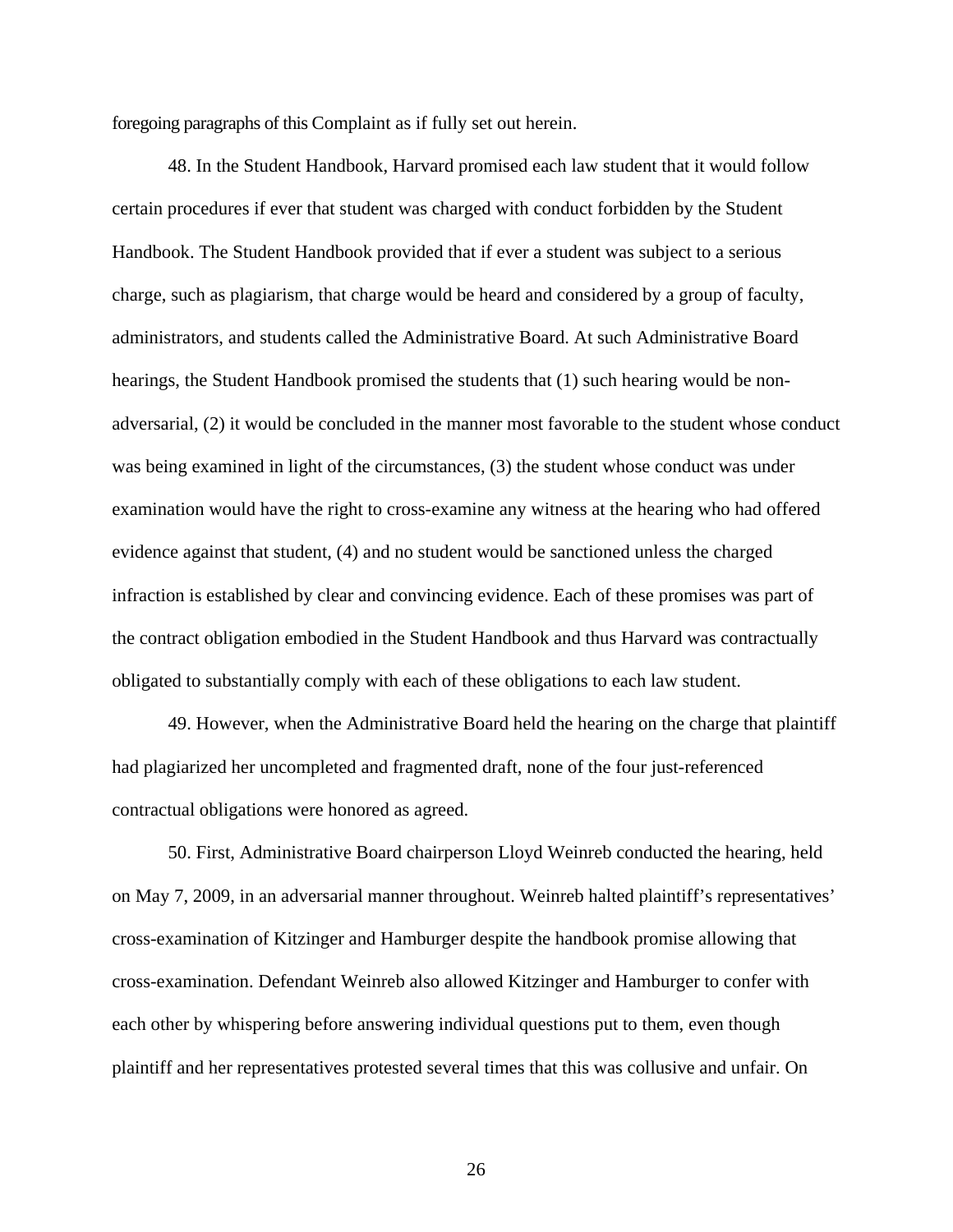several occasions, Weinreb disallowed plaintiff's representatives from speaking on her behalf; instead Weinreb insisted that plaintiff speak for herself despite the fact that the Student Handbook promised her that she could have representatives speak for her. By these and other actions, Weinreb set an adversarial tone for the hearing in direct disregard of the Handbook's promise that the proceeding would not be confrontational. In further violation of the Student Handbook's contractual promises to plaintiff, defendant Cosgrove also failed to act as an impartial liaison between the Administrative Board and plaintiff. Cosgrove was consistently hostile to plaintiff and plaintiff's representatives, rebuffing every attempt at an informal resolution that would avoid an Administrative Board hearing. Cosgrove refused to conduct discovery into the internal JOLT emails until plaintiff's representation appealed to Weinreb for such records. Later, Cosgrove supported Hamburger and Kitzinger when they cited the demands of final examinations and papers in a refusal to cooperate with discovery requests, but Cosgrove refused to grant plaintiff extensions on her other academic work so that she could prepare for the hearing. At the hearing, while extending no assistance or guidance to plaintiff, Cosgrove verbally coached Kitzinger and Hamburger about their testimony minutes prior to their appearance before the Administrative Board. Such coaching was all the more a violation of plaintiff's rights because Cosgrove herself thereafter voted on plaintiff's guilt or innocence as one of the three administrators appointed to sit on the Administrative Board.

51. Second, Weinreb failed, despite the explicit promise to do so contained in the Handbook, to resolve the hearing in the manner most favorable to plaintiff and in fact stretched the facts and the evidence in such a way that the hearing was resolved much less favorably to plaintiff than it should have been. Specifically, he deemed "submitted" the plaintiff's uncompleted, virus-impaired draft, which had not been finally submitted under any reasonable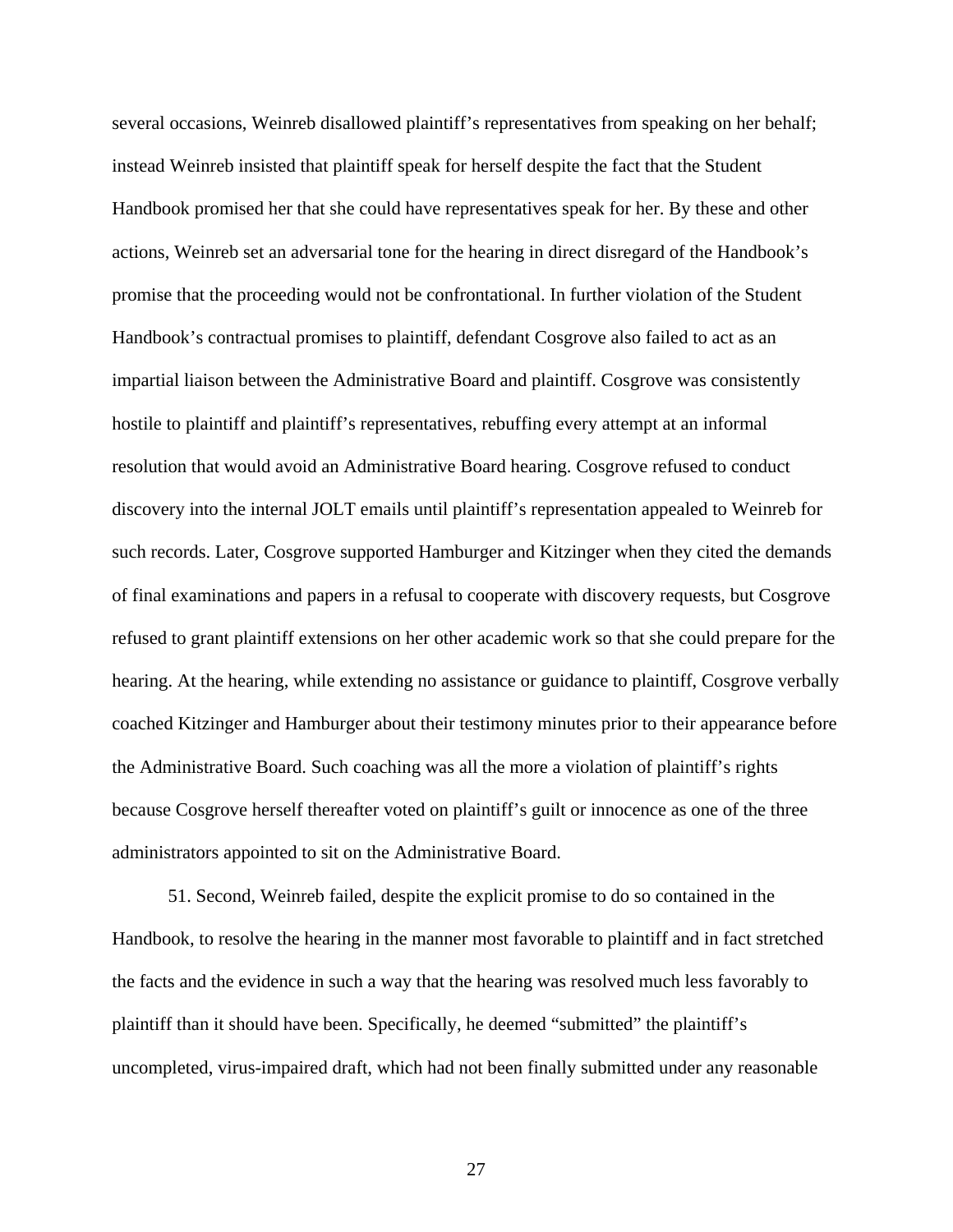definition of that term. Weinreb thus held plaintiff to the same standard with respect to source crediting as if plaintiff had represented to the JOLT Editors that her law article was being surrendered to them as a final submission for editorial treatment, when in truth and in fact plaintiff had repeatedly explained that much work was still needed because of the virus, that the draft was by no means completed, and that she herself desired to, and asked many times to, do more work to complete her article. Weinreb engaged in additional unfair conduct that clearly breached Harvard's obligation to consider matters in the light most favorable to the plaintiff.

52. Third, Weinreb repeatedly prevented plaintiff's properly-appointed representatives from cross-examining Kitzinger and Hamburger, again dishonoring the Handbook's assurance of such opportunity. Weinreb stopped the cross-examination when plaintiff's representatives attempted to show by cross-examination of defendant Kitzinger that defendant Editors-in-Chief Kitzinger and Hamburger had lost or destroyed the full-text source materials given to JOLT by plaintiff. Weinreb stopped the cross-examination when plaintiff's representatives attempted to inquire about Kitzinger's and Hamburger's failure to disclose to the Administrative Board for over a month that plaintiff had indeed provided JOLT with full-text sources along with the draft. Thus Weinreb prevented questioning on the key facts about whether plaintiff had provided sources or not. This not only violated Harvard's promise to allow cross-examination, but also violated its promise to consider the facts in the light most favorable to plaintiff. Indeed, instead of doing so, he specifically cut off the questioning that would have established those facts.

53. Fourth, the Administrative Board was presented with nothing approaching clear and convincing evidence. A draft delivered to a student publication in the form of plaintiff's draft and with plaintiff's explanations could never have been considered "submitted" for the purposes of a plagiarism charge.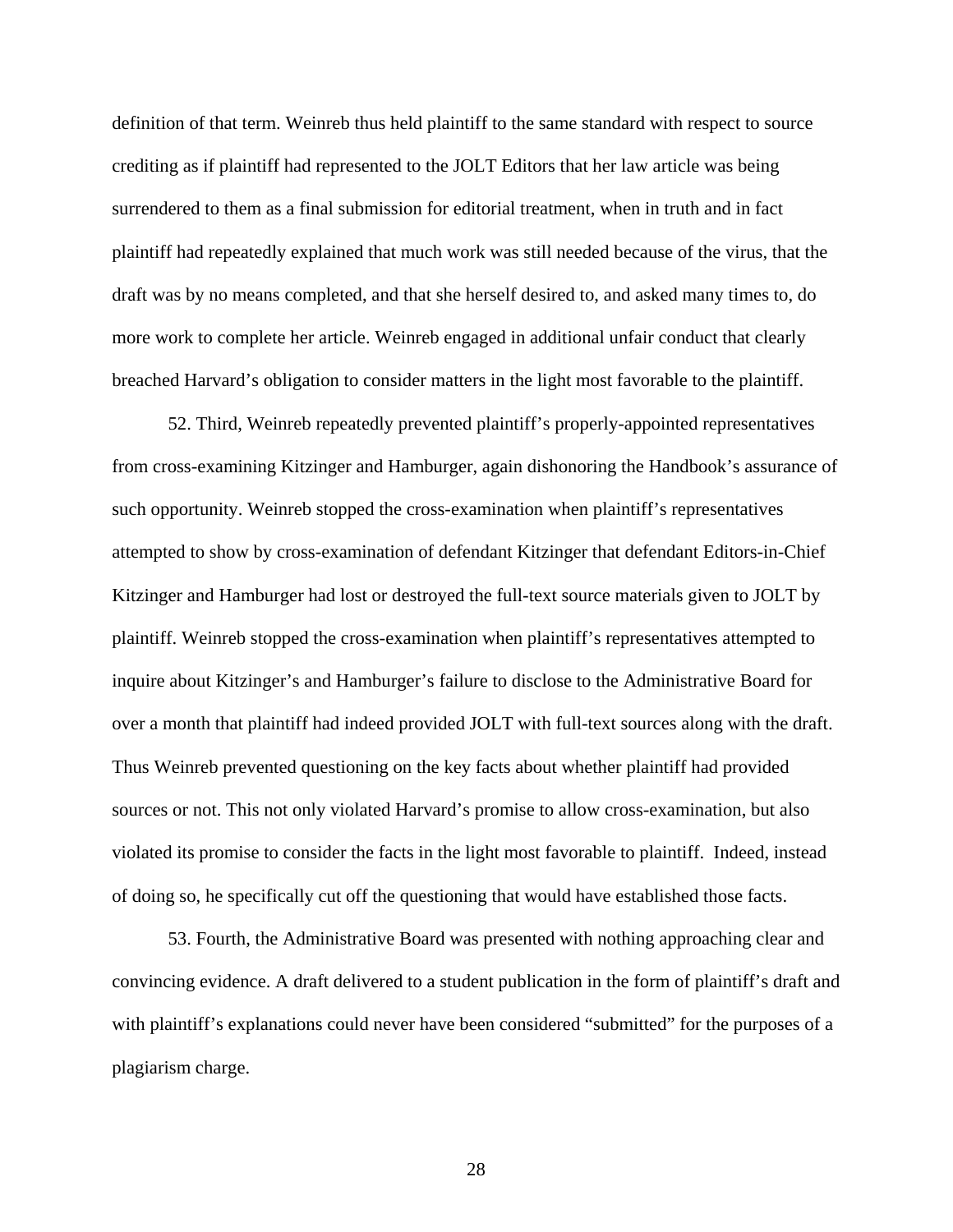54. The acts and omissions of the Administrative Board described above were a breach of the contractual promises described in the Student Handbook and they resulted in an unfair finding that plaintiff had submitted a plagiarized law article when she had in fact not done so.

55. This breach of contract caused plaintiff injury, damage, and loss of income all in the manner and to the extent as will be shown at trial.

### **COUNT III**

# **(Interference with Contract and Business Advantage by Defendants Hamburger and Kitzinger)**

56. Plaintiff hereby realleges and incorporates herein all the allegations contained in foregoing paragraphs of this Complaint as if fully set out herein.

57. Plaintiff had valuable contract rights found in the Student Handbook which have been alleged in detail above. Defendants Hamburger and Kitzinger well knew of those rights.

58. By their actions described above, defendants Hamburger and Kitzinger intentionally and without just cause induced the Law School personnel responsible for honoring those rights to breach them, thus denying plaintiff her valuable rights that had been promised to her.

59. The plagiarism charges were wrongful and unfounded. They were brought in a manner designed not to secure the valuable goal of academic honesty, which plaintiff herself has followed and supported her entire academic life. Rather they were brought by defendants Hamburger and Kitzinger and others for improper purposes: to cover up their own unwillingness to have themselves and other JOLT editors put in the time and work to finish plaintiff's draft and to cover up their own unwillingness to allow the plaintiff to put in extra the time and work to finish her own draft, which would in turn cause more and delayed work for others on the staff and for themselves. Indeed, the charge of plagiarism was maliciously brought in bad faith by these defendants for the explicitly-stated but completely improper purpose of making the JOLT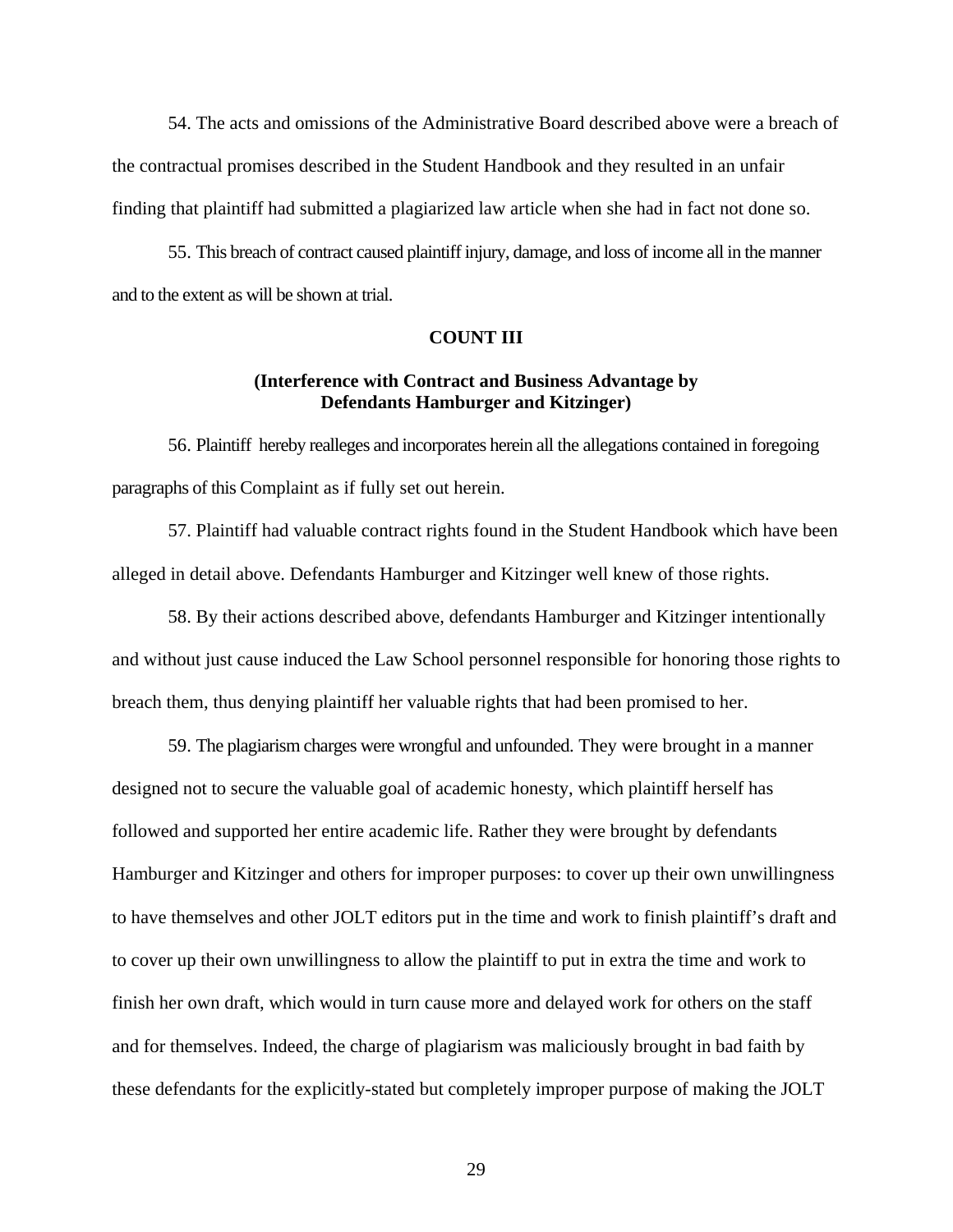Editorial Board "come out of this situation looking like it addressed the situation and did so properly," as Hamburger and Kitzinger wrote in their own words. First, they refused to allow her the same amount of tech edit time as was allotted to the other student authors, even though those student authors had not encountered the computer virus suffered by plaintiff and thus needed less, not more time, than plaintiff. Indeed, the defendants only allotted plaintiff 50% of the time they allotted each of the other student authors. In mid-March 2009, extra tech edit time was scheduled for a student author who had already been allotted twice as much tech edit time as plaintiff had been afforded. Moreover, despite plaintiff's repeated offers to help bring her draft to completion and despite the offer of the very able JOLT Submissions Editor to help plaintiff do so and despite the JOLT Article Editor's February 27, 2009 email to the Editors-in-Chief indicating that she preferred not to postpone substantive editing of plaintiff's draft until later in the spring and despite all the work the draft obviously required before it could be submitted, defendants Hamburger and Kitzinger instructed the JOLT staff to exclude plaintiff and JOLT Submissions Editor Anna Volftsun from helping to resurrect the draft. (The written allegations brought by Hamburger and Kitzinger in March 2009 did not mention the systematic exclusion of plaintiff and JOLT Submissions Editor Anna Volftsun from JOLT's editorial processing of plaintiff's draft. Plaintiff's representatives inquired of Hamburger and Kitzinger twice through Cosgrove. On April 1, 2009, Hamburger and Kitzinger told Cosgrove that nobody had inquired about plaintiff's draft. On April 22, only after a second prompting by plaintiff's lawyers, Hamburger and Kitzinger finally admitted to Cosgrove that JOLT Submissions Editor Anna Volftsun had inquired about the draft on plaintiff's behalf.) Even worse, while plaintiff had physically delivered to JOLT the full-text of sources relied upon in her draft article, these defendants, Hamburger and Kitzinger, or persons under their control, actually lost or destroyed those sources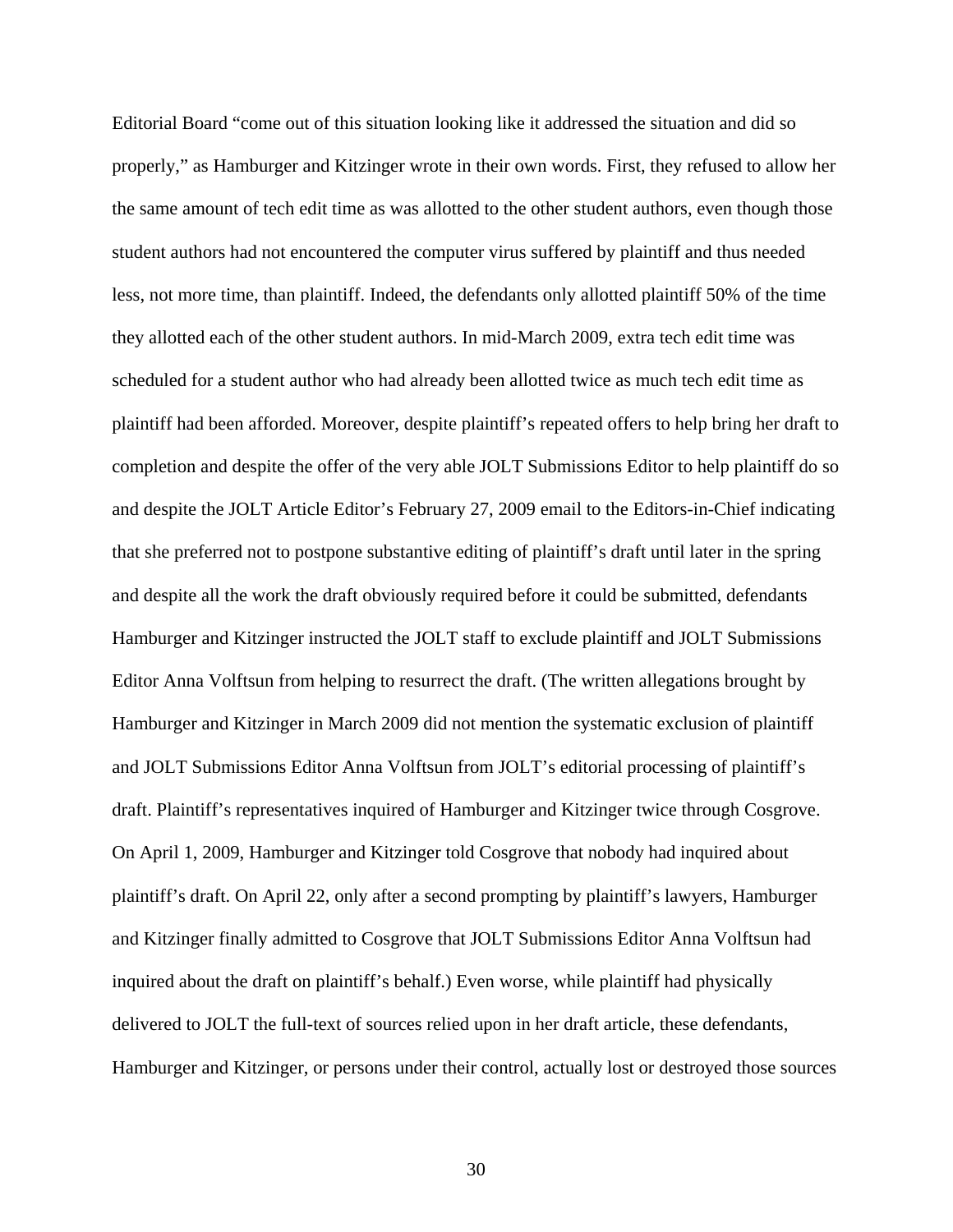without admitting the loss or destruction to the Administrative Board for over a month after allegations were brought against plaintiff. Some of these very sources they later claimed plaintiff had not credited and they claimed to have found some sources using Google searches. Indeed when plaintiff's counsel attempted to cross-examine defendant Kitzinger about the highly significant fact of plaintiff's provision to JOLT of the draft with the full-text sources, defendant Weinreb stopped the cross-examination just as defendant Kitzinger began to cry. This "tearing up" on the highly central matter prevented a full airing of the bad faith that occurred in the context of the making of the plagiarism charge by defendants Hamburger and Kitzinger and, by the unfair manner in which defendant Weinreb allowed the Administrative Board hearing to proceed, it was not possible for the hearing to be resolved in the manner most favorable to plaintiff in the circumstances. Weinreb barred from consideration, indeed from questioning, about facts at the heart of the matter. When they alleged plagiarism to Cosgrove in March 2009, defendants Hamburger and Kitzinger omitted to mention how plaintiff consulted with JOLT about the unfinished condition of her draft following a laptop computer virus and quarantine from the Harvard Network.

60. At the time defendants acted in the manner described above, they well knew that they were interfering with plaintiff's contract rights as secured by the Student Handbook and that plaintiff had earned and had the promise of enjoyment of many valuable and professionally advantageous relations within the legal community. They were fully aware that a reprimand for plagiarism would destroy those relations.

61. The conduct described above was the clear use of improper motives and means to accomplish the interference by these defendants with plaintiff's contract rights secured by the Student Handbook and advantageous relations secured by plaintiff in the professional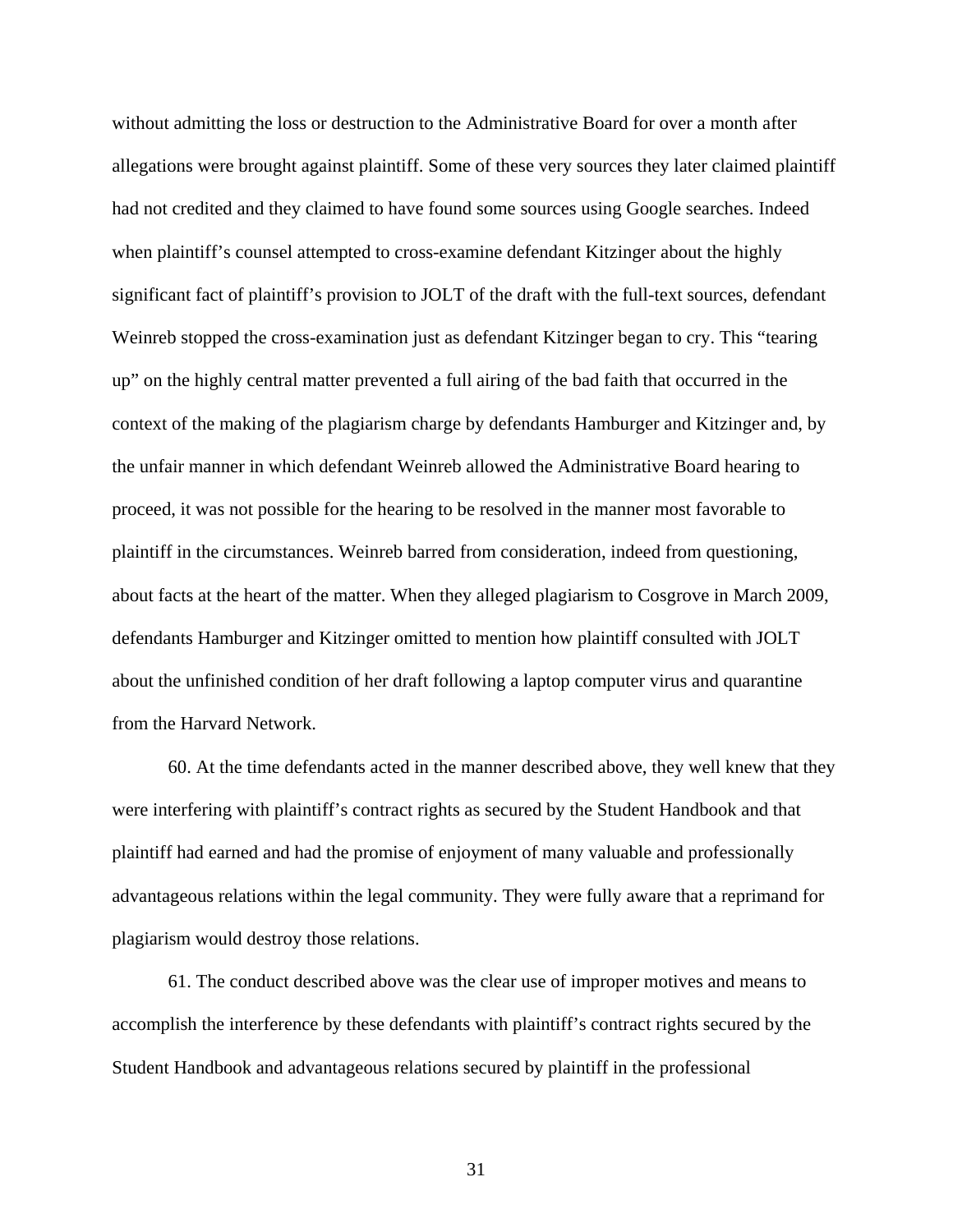community.

62. This interference with contract rights and advantageous business relations and prospective business advantage caused plaintiff injury, damage, and loss of income all in the manner and to the extent

as will be shown at trial.

# **COUNT: IV**

## **(Defamation and Libel by all Defendants)**

63. Plaintiff realleges and incorporates herein all the allegations contained in the foregoing

paragraphs of this Complaint as if fully set out herein.

64. In plaintiff's permanent law school transcript, a document that will stand forever

unless ordered removed by this Court, as a measure of plaintiff's performance and conduct at the

Law School, defendant Harvard has published the following statements:

The student [referring to plaintiff] was issued a letter of Reprimand by the Administrative Board on May 7, 2009. This letter is on file in the Office of the Registrar.

The letter on file, dated May 7, 2009 and referred to above, states as follows:

## **Letter of Reprimand:**

As you know, the editors of the Journal of Law and Technology raised a concern about possible plagiarism in your draft article submitted to the editors of the journal.

Once notified, the Administrative Board investigated the matter and conducted a hearing where you were represented by counsel. The Board determined that you did, in fact, submit a draft article which plagiarized from other sources. The Board therefore determined that the appropriate sanction in such a case was to issue an official letter of reprimand which will remain part of your permanent file at Harvard Law School.

This letter will be disclosed to the Massachusetts Bar and any subsequent Bars to which you petition for admission. The Law School will also have to disclose it as part of any background checks where you authorize information to be released from the Law School. The reprimand will be noted on your official law school transcript as well.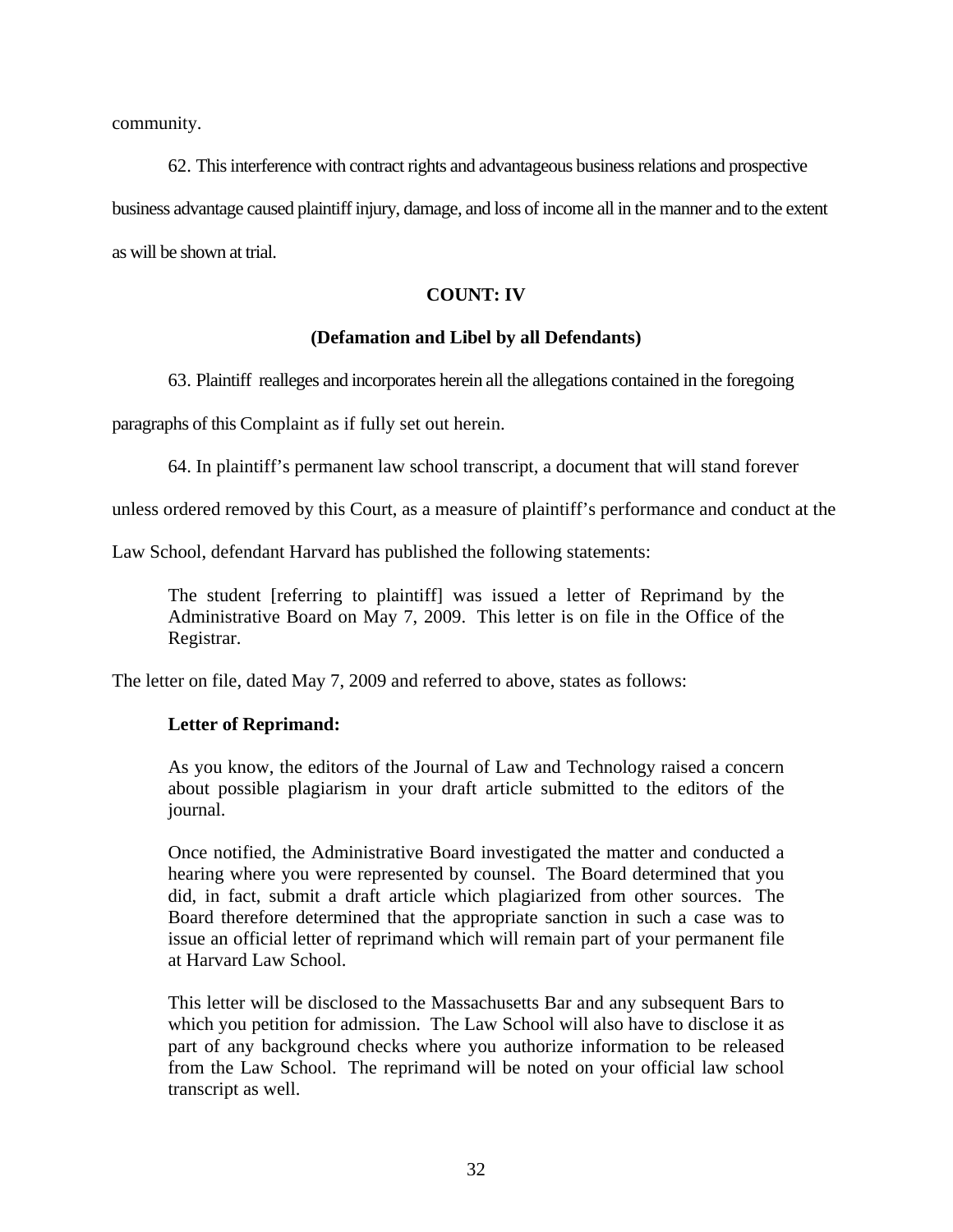65. The statements quoted above are false in that they state that plaintiff "plagiarized from other sources." They are highly injurious and damaging to plaintiff's reputation in that they impugn and denigrate her character for honesty and trustworthiness within the very community where that reputation is the most important to her professionally.

66. By knowingly and intentionally communicating and publishing the above-referenced false statements, defendants have defamed and libeled plaintiff.

67. By doing so in the manner described in this complaint, by distorting the meaning of the word "submitted," by referring her to the Administrative Board for plagiarism because "we think it's important that the journal come out of this situation looking like it addressed the situation and did so properly" (as stated by defendant Editors-in-Chief Hamburger and Kitzinger in a March 14, 2009 email) , by losing or destroying the full-text sources provided by plaintiff and not admitting this loss or destruction to the Administrative Board until over a month after alleging plagiarism, by refusing to credit her requests for more tech edit time after allotting at least twice as much tech edit time to other student authors, and by other actions, defendants' defamation and libel was published in bad faith, knowing their statements were not true or with reckless disregard of their truth or falsity, and made with malice to plaintiff. This conduct described above caused plaintiff injury, damage, and loss of income all in the manner and to the extent as will be shown at trial.

### **COUNT V:**

### **(Negligent Infliction of Emotional Distress by all Defendants)**

68. Plaintiff hereby realleges and incorporates herein all allegations contained in the foregoing paragraphs of this complaint as if fully set forth herein.

69. Defendants conduct as described above caused and continues to cause serious and injurious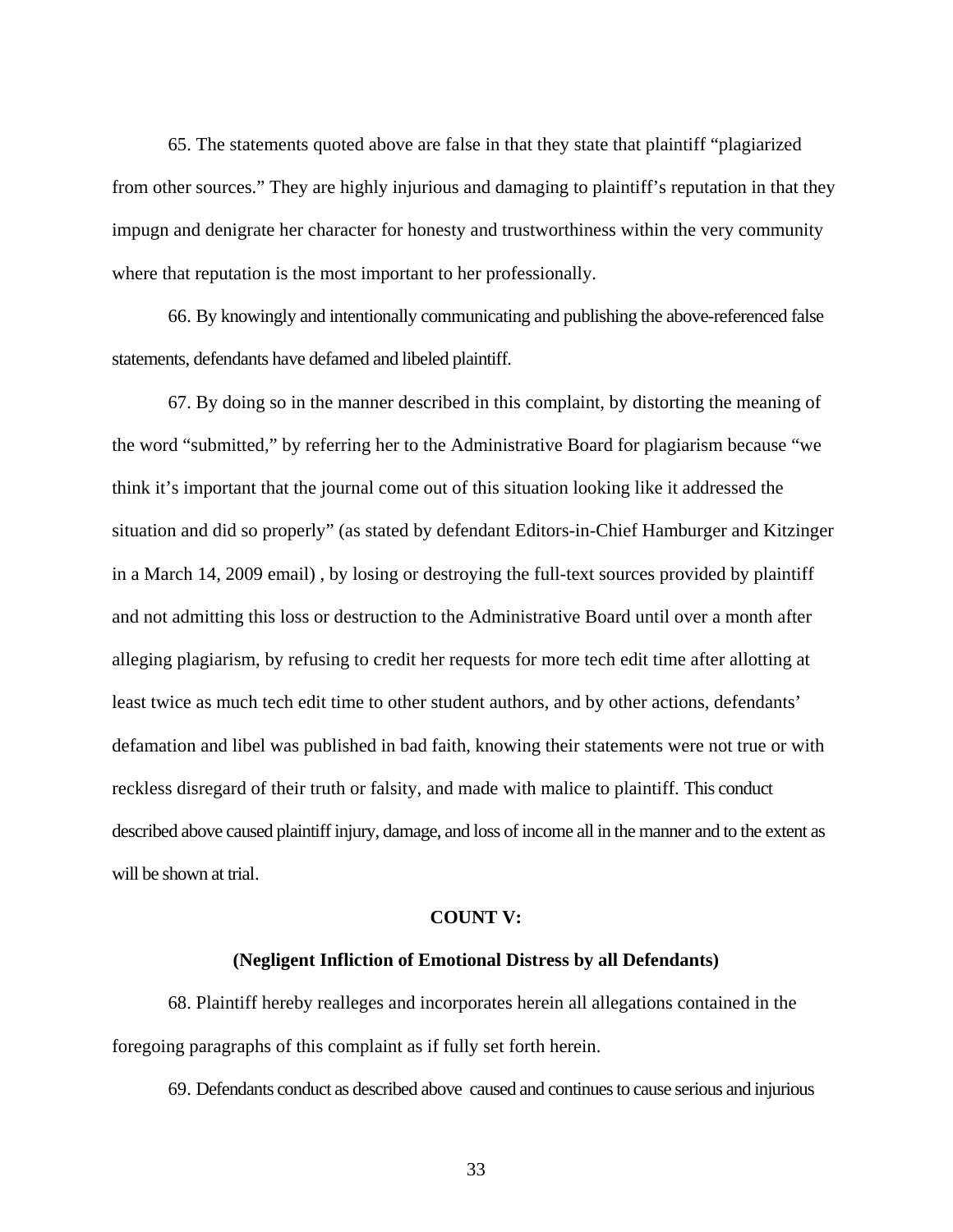emotional distress to plaintiff. Plaintiff has worked her entire academic life to achieve academic excellence, sacrificing two full decades to the singular and honorable pursuit of a distinguished academic record such as would allow her the honors that came with that and the easy employability it would make available in the highly competitive field in which she sought to pursue her professional life.

70. All of this effort and achievement became the core of plaintiff's life and her identity. It is what she had constantly sought and justifiably earned. By the unfair and unlawful manner by which all of the defendants have completely ruined the hard-earned accomplishments of plaintiff, they have caused her painful, extreme, and continuing emotional distress. This conduct caused plaintiff to lose the opportunity to publish. In order to prepare for the Administrative Board hearing while minimizing her legal bills, plaintiff reduced the time she normally would have devoted to class work and papers and final examinations. Hostile Cosgrove refused to grant plaintiff any extensions on papers and exams even though Cosgrove shielded Hamburger and Kitzinger from discovery production at exam time. This conduct caused plaintiff to expend more than \$30,000 on legal representatives for the Administrative Board hearing (some of which was debt incurred by plaintiff). The process of preparing for the hearing was prolonged and exacerbated when the JOLT Editors and Cosgrove balked at plaintiff's discovery requests. This conduct caused plaintiff to disrupt her eating and sleeping habits to the extent that she graduated from the Law School borderline underweight (as assessed by a nutritionist at Harvard Health Services) and emotionally distraught. This conduct caused plaintiff to forfeit the July 2009 New York and Massachusetts legal bar examinations in favor of resuming plaintiff's search for law firm employment and in favor of multiple appeals to Harvard challenging the reprimand within the time allowed. After a law firm rescinded her employment offer, the \$30,000 stipend (including a \$10,000 advance) and reimbursement for bar examrelated and health care expenses paid to other new graduates (whose employment offers had not been rescinded by that law firm) were denied to plaintiff on the grounds of the reprimand. Each rejection of her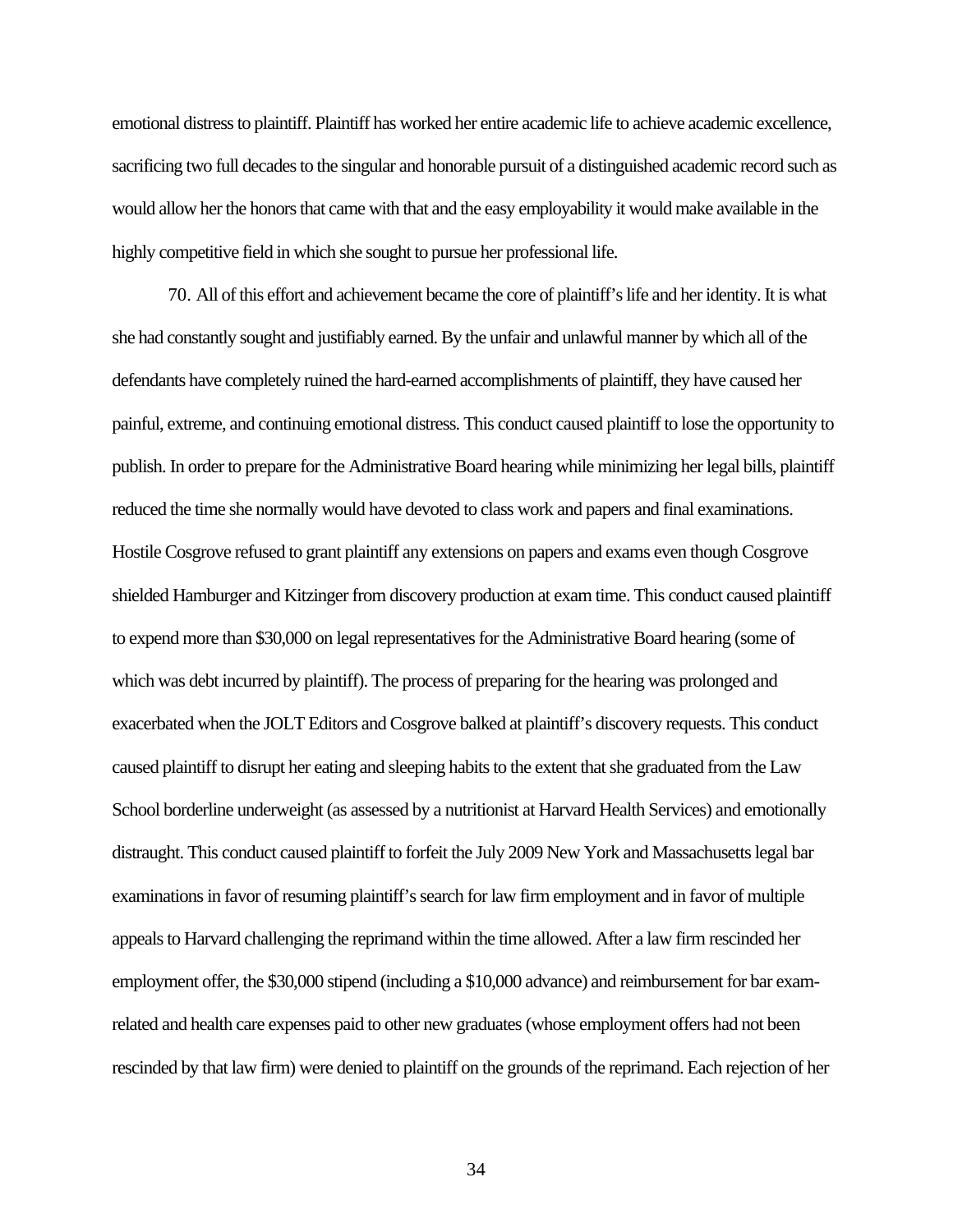appeals caused plaintiff more mental distress. The reprimand delayed plaintiff's admission to the Texas and federal patent bars.

71. The effect on plaintiff was severe emotional distress of the kind that no reasonable person could be expected to endure. By the false allegation of plagiarism resulting in unfair branding of plaintiff as a cheat and as academically dishonest, defendants have destroyed everything plaintiff has worked and sacrificed to achieve, and plaintiff is left daily with that shame, no job, alone with only the knowledge that unless she has relief from this Court, she will never obtain what she has worked so hard to achieve and what she deserves. Each time she arrives at a new job interview, she faces the humiliation of the awareness following her disclosure that she was found to have been academically dishonest. The effects, daily, are a combination of embarrassment, shame, anger, helplessness, worry about her future, and frustration of the present unfairly imposed obstacle to obtaining a place in the workforce.

72. This conduct described above caused plaintiff injury, damage, and loss of income all in the manner and to the extent as will be shown at trial.

#### **COUNT VI:**

## **(Irreparable Injury to Plaintiff by Defendant Harvard)**

73. Plaintiff hereby realleges and incorporates herein all allegations contained in the foregoing paragraphs of this complaint as if fully set forth herein.

74. The reprimand letter contained in plaintiff's Law School file and the reprimand noted on her Law School transcript are highly damaging. They have and will continue to cost plaintiff many hundreds of thousands of dollars in salary for the reasons explained above. Moreover, they have and will continue to cause plaintiff harm of a kind that cannot be fully compensated by money damages alone. The continuing presence of this reprimand forces plaintiff to disclose it to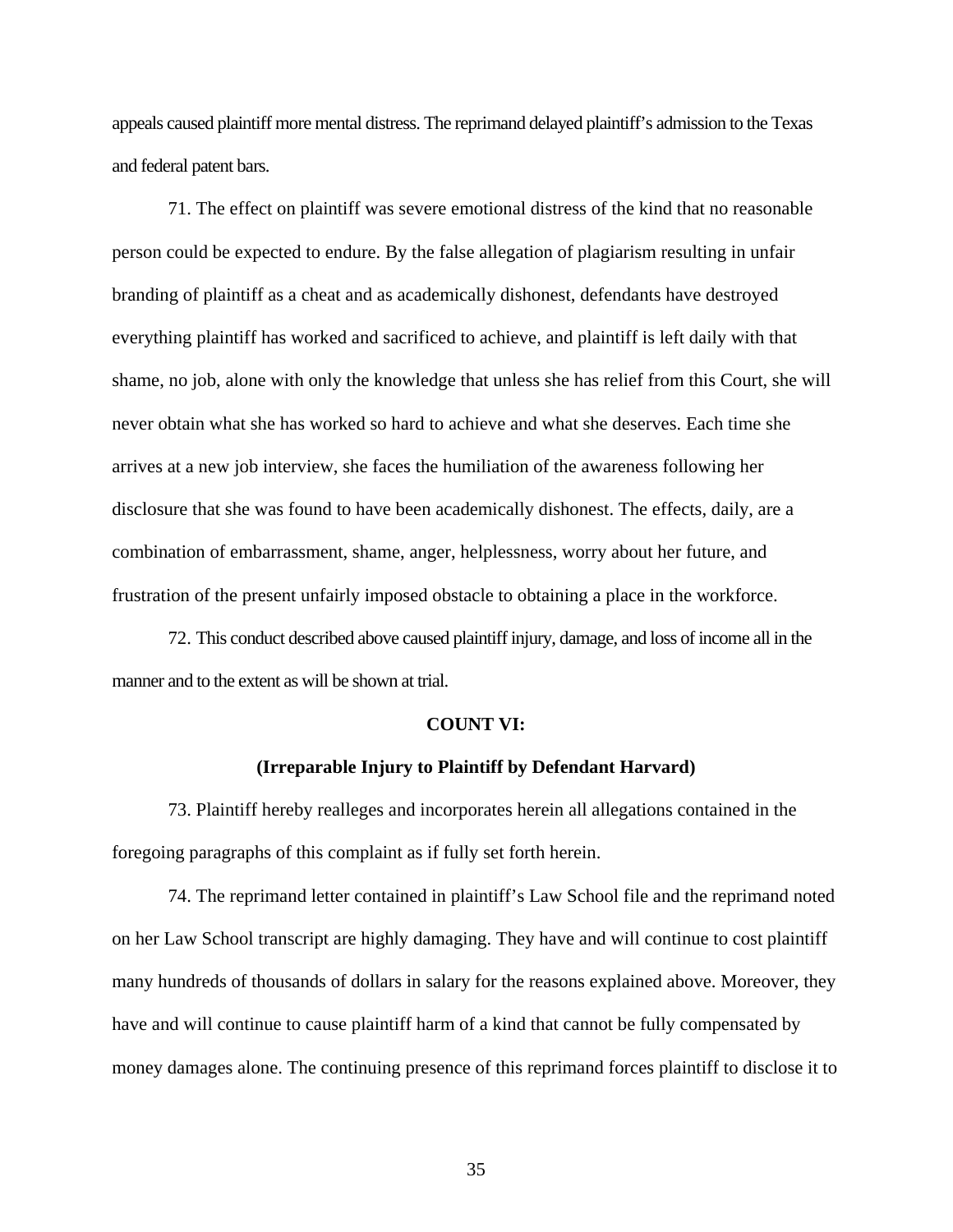anyone from whom she seeks work or to anyone she wishes to consider her academic performance for any reason. It is a stain on her reputation of the worst kind. Knowledge of its existence, when it becomes know to those to whom it is disclosed by plaintiff or otherwise, is likely spread to others in the legal community. The injury and damage from the presence of this cannot be fully or adequately measured or compensated for by money damages alone. It is wrongfully present at the center of her record for all the reasons stated in this Complaint and unless removed by order of this Court, will continue to stain plaintiff's record and thus cause continuing irreparable harm.

75. The reprimand should thus be ordered removed from plaintiff's transcript and her record.

### **RELIEF**

WHEREFORE PLAINTIFF hereby respectfully requests that this Honorable Court:

A. That defendant Harvard be enjoined and ordered to permanently remove from all parts of plaintiff's record under its control all references to the reprimand or the finding of plagiarism;

B. That all defendants pay to plaintiff the money damages proved at trial;

C. That defendants pay fees and costs of this proceeding as allowed by law; and

D. That this Court enter such other and further relief as this Court deems just.

Dated: May 4, 2012

## RESPECTFULLY SUBMITTED

 MARKHAM & READ John J.E. Markham, II John J.E. Markham, II (BBO No. 638579) One Commercial Wharf West Boston, Massachusetts 02110